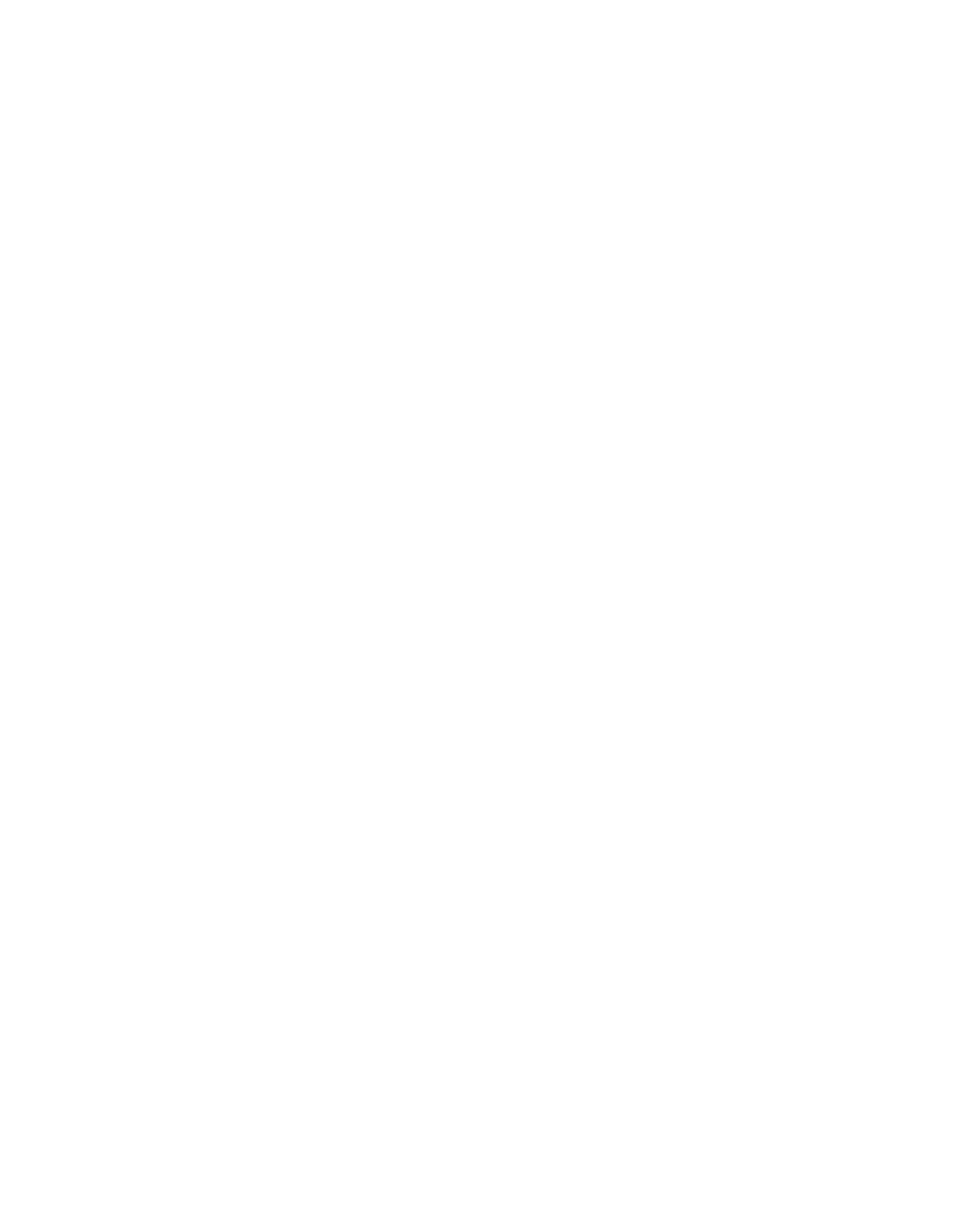## **Table of Contents**

This guide is not intended for consumer use, nor is it intended to represent a legal contract. The information contained herein is designed to serve as a general reference source only. The Company procedures and practices outlined in this guide are subject to change due to legal compliance requirements or the needs of the business. Sample forms are provided for reference only. Actual forms may vary by state and are subject to change or revision.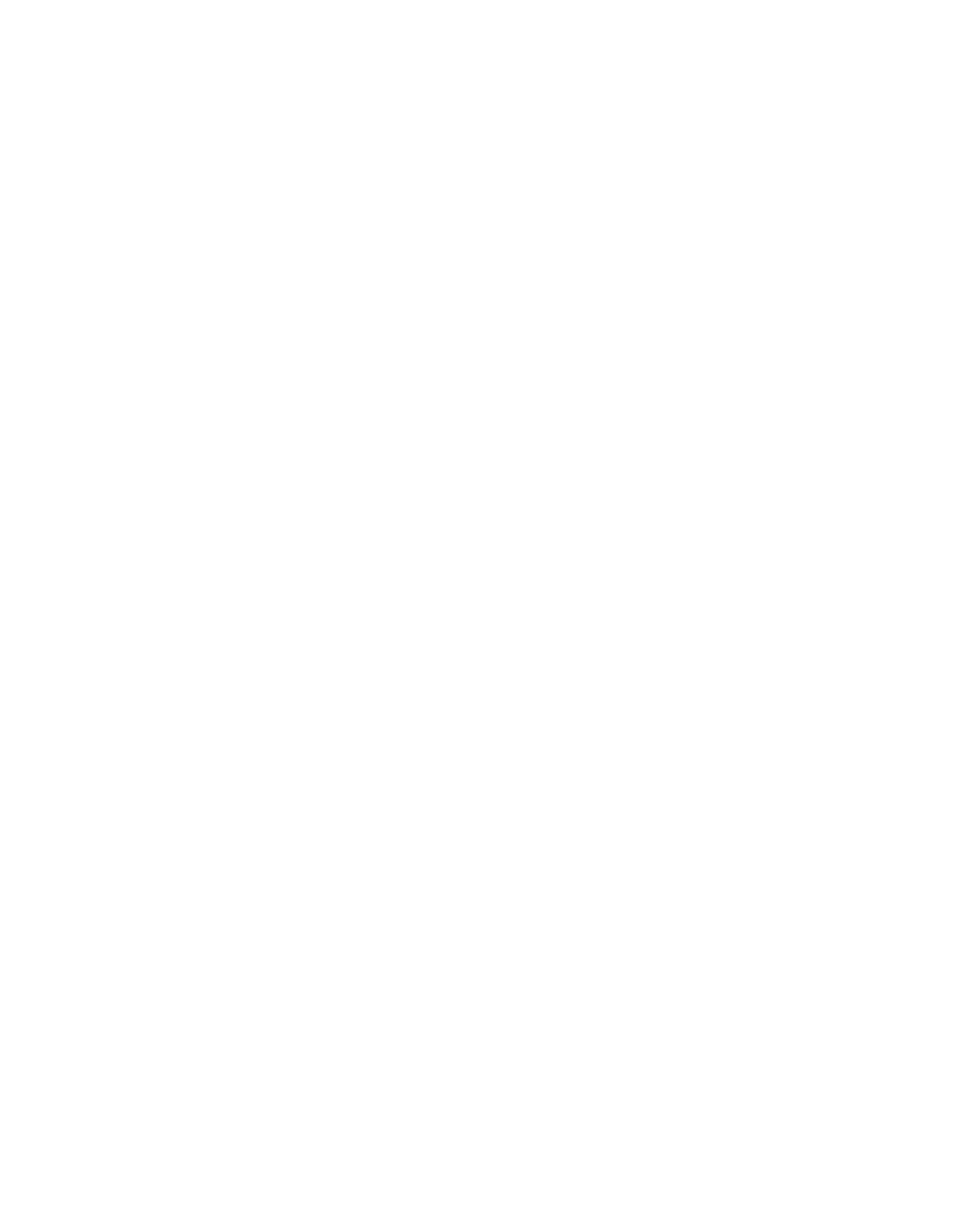### <span id="page-4-0"></span>**How to Contact Us**

| <b>Commissions</b>                           | Phone<br>Fax<br>Online<br>Email | (800) 423-9765<br>(877) 319-2463<br>www.cfglife.com<br>zBGMCommission@cfglife.com | Ext. *5908                                           |
|----------------------------------------------|---------------------------------|-----------------------------------------------------------------------------------|------------------------------------------------------|
| <b>Claims</b>                                | Phone<br>Fax                    | (800) 305-1335<br>(866) 253-9459                                                  | Ext. *7557                                           |
| <b>Customer Service</b>                      | Phone<br>Fax                    | (800) 305-1335<br>(877) 260-3264                                                  | Ext. *4900                                           |
| <b>Forms</b>                                 | Phone<br>Fax<br>Email           | (800) 423-9765<br>(607) 724-4345 (use Form No. 166)<br>SupplyOrders@cfglife.com   | Ext. *7197                                           |
| <b>Licensing</b>                             | Phone<br>Fax<br>Email           | (800) 423-9765<br>(607) 724-1599<br>zBGM Licensing@cfglife.com                    | Ext. *5927                                           |
| <b>New Business</b>                          | Phone<br>Fax                    | (800) 305-1335<br>(888) 233-6881                                                  | Ext. *4902                                           |
| <b>Premium Administration</b><br>and Billing | Phone<br>Fax<br>Email           | (800) 423-9765<br>(877) 319-2463                                                  | Ext. *5907<br>zBGM Ordinary Premium Team@cfglife.com |
| <b>Sales Support</b>                         | Phone<br>Email                  | (800) 423-9765<br>zSYR Marketing@cfglife.com                                      | Ext. *7582                                           |
| <b>Underwriting</b>                          | Phone<br>Fax<br>Email           | (800) 305-1335<br>(888) 233-6881<br>Risk.Assessment@cfglife.com                   | Ext. *5904                                           |
| <b>Mail to</b>                               | P.O. Box 1381                   |                                                                                   |                                                      |

Binghamton, NY 13902-1381 **Express Mail to** 4704 Vestal Parkway East Vestal, NY 13850 **Fax Applications to** (877) 261-3266 for Columbian Life Final Expense only (888) 224-7759 for Columbian Mutual Final Expense only (NY) *Please include completed Application Fax Cover Sheet.*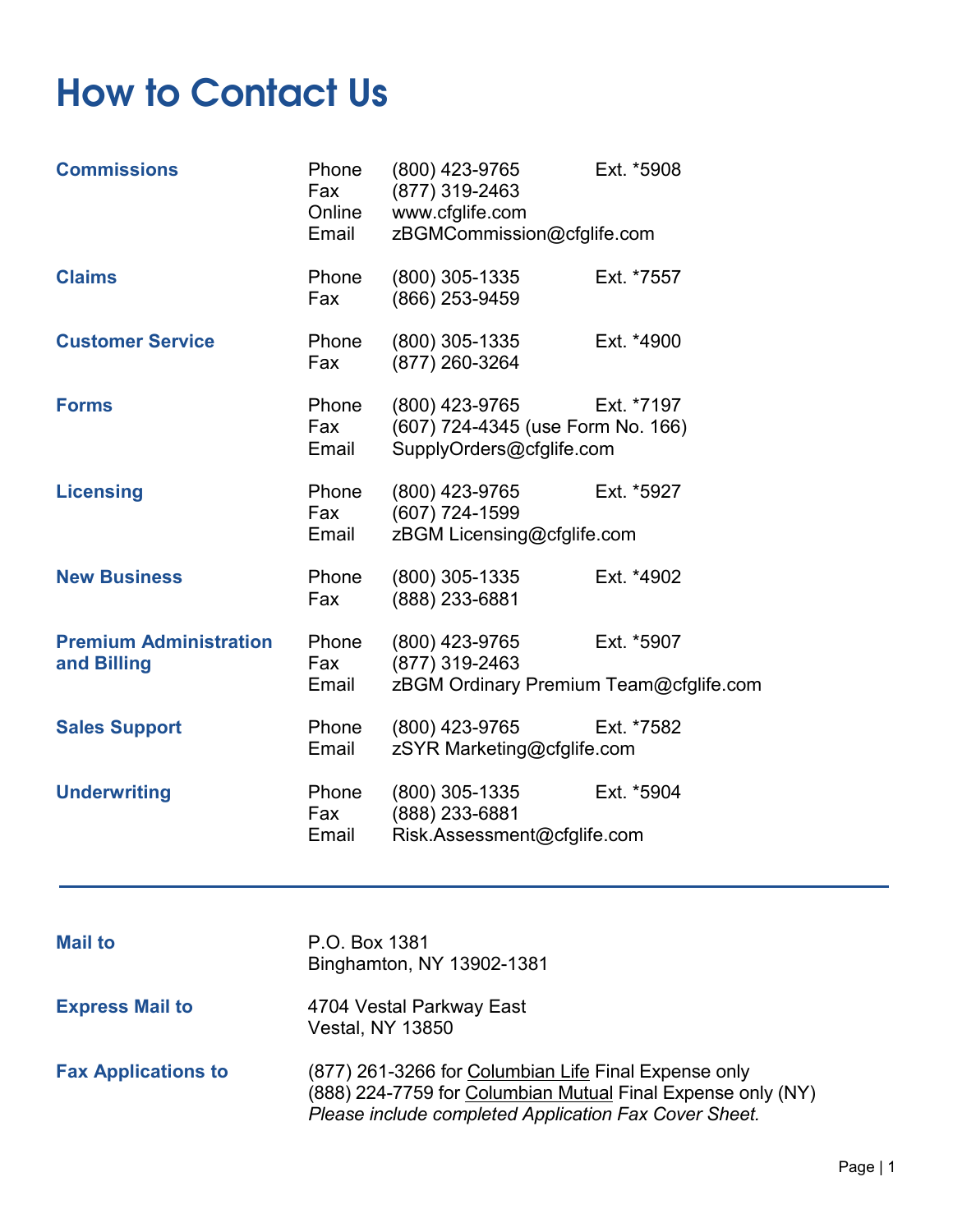### <span id="page-5-0"></span>**Commissions**

### **Business Processing Time**

Clean business received before noon Eastern Time on Wednesday is issued by Friday, assuming that the writing agent is appointed with Columbian, the application is properly completed, premium is accurate, and the underwriting checks do not indicate undisclosed medical issues.

The real-time status of your business is posted in your Application History on the Partners Website. To review your business and all other reports, log in at [www.cfglife.com/producer-login.](http://www.cfglife.com/producer-login) First-time users, click on "Enroll Here," enter the last five digits of your Agent Number, the last four digits of your SSN or tax ID, and provide your Zip code, date of birth, telephone number, or email address. Once your identity has been confirmed, you will create your user ID and password for future log-ins.

If we have your email address, you will be notified of changes in status via email, so please be sure to register on the Partners Website and provide a current email address.

#### **Commission Payments**

Commissions paid via Electronic Funds Transfer (EFT) are deposited daily or weekly. Paper checks are mailed each Friday. Commissions are not deposited or mailed until the total amount payable is at least \$50. Commissions are not payable until the initial premium has been drafted. Your commission statements and deposit amounts are available on the Partners Website.

#### **Commission Splits**

When splitting commissions between agents, indicate the percentage split next to each agent's name under the Report of Licensed Agent section of the application.

#### **Commission Advances**

At the discretion of the Company, commissions may be advanced for policies on monthly bank draft premium mode (EFT). Advances are loans against future commissions, which are repaid by commissions as earned. No commissions will be advanced until an Advance Agreement is signed by the Agent, the Upline, and an authorized Company representative. **Policies written on an Agent's own life or immediate family (spouse, parent, child or sibling) are not eligible for commission advances.** 

#### **Commissions on Reinstated Policies**

When a policy is reinstated in the first year, first-year commissions will be paid on premiums received for the balance of the first 12 months of the policy. First-year commissions will not be paid for more than a total of 12 months. If a policy has been reinstated by redate and a change in age has caused a premium increase, commissions will be adjusted accordingly.

#### **Commission Adjustments on Rewritten Policies**

A "rewrite" is when a Columbian policy is issued after an existing Columbian policy on the same life:

- Terminates as a premium-paying policy; or
- Goes on Reduced Paid-Up or Extended Term Insurance; or
- Reduces in face amount at the request of the Policyowner.

If a new policy is written within 12 months after an existing policy lapses, is surrendered, terminated, enters into ETI or RPU as a result of automatic nonforfeiture processing or at the request of the policy owner, or the face amount of a policy is reduced at the request of the policy owner, the first-year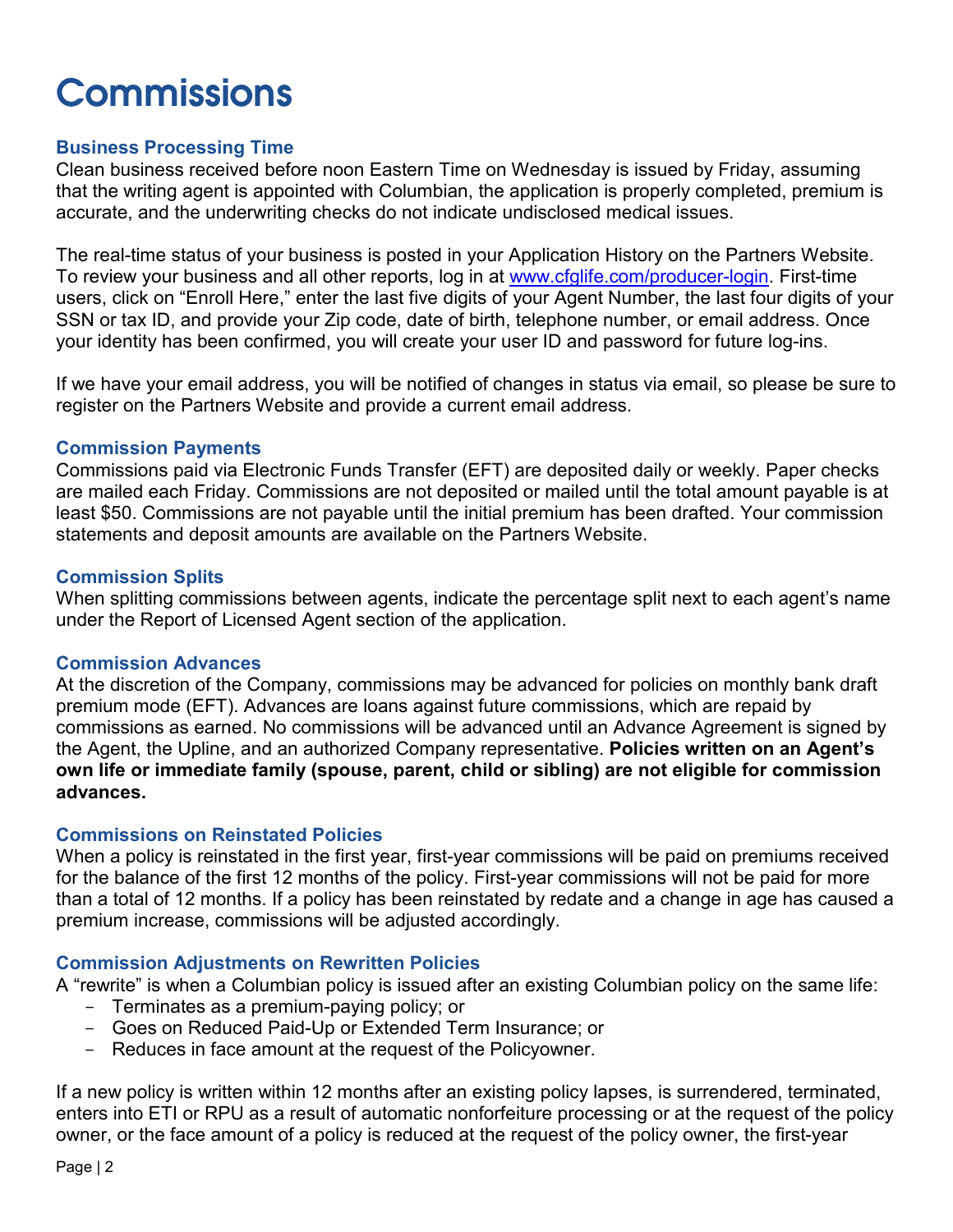compensation on the new policy will be adjusted if the policy is written by the same agent or an agent within the same hierarchy. The compensation adjustment is based on the amount of first-year compensation that was paid on the previous policy.

- **-** The total first-year compensation on the new policy will be reduced by the first-year compensation paid on the original policy.
- **-** If the first-year compensation paid on the original policy exceeds the first-year compensation for the new policy, second-year renewal rates will be paid on the new policy.

If, as a result of the rewrite, there is an increase in premium on the new policy, first-year commissions will be paid only on the amount of the increase, with renewal compensation paid on the remainder.

If a policy is lapsed, surrendered or terminated after its original 12 months in force, only renewal compensation will be payable on the new policy.

### **Rewrite Limits**

- No more than three rewrites are allowed on the same life through any agent or any agents within the same hierarchy.
- No more than five rewrites are allowed on the same life, regardless of the writing agent or hierarchy.
- Applications in excess of these limits will be declined.

### **1099 Tax Reporting**

Earned compensation totaling more than \$600, including any bonuses or special programs, is included on the 1099-MISC. A 1099 will not be issued for total earnings less than \$600.

For commission advances, the 1099 is issued for the amount **earned**, not the amount advanced. The advantages of this method of 1099 reporting include:

- − Earnings are more level from year to year.
- − Advances are not subject to taxation until the year the commission is earned.\*
- − Advance chargebacks do not affect the 1099, since the advance was not included in the 1099 earnings.

Chargebacks or reversals for non-advanced commissions are automatically deducted from earnings.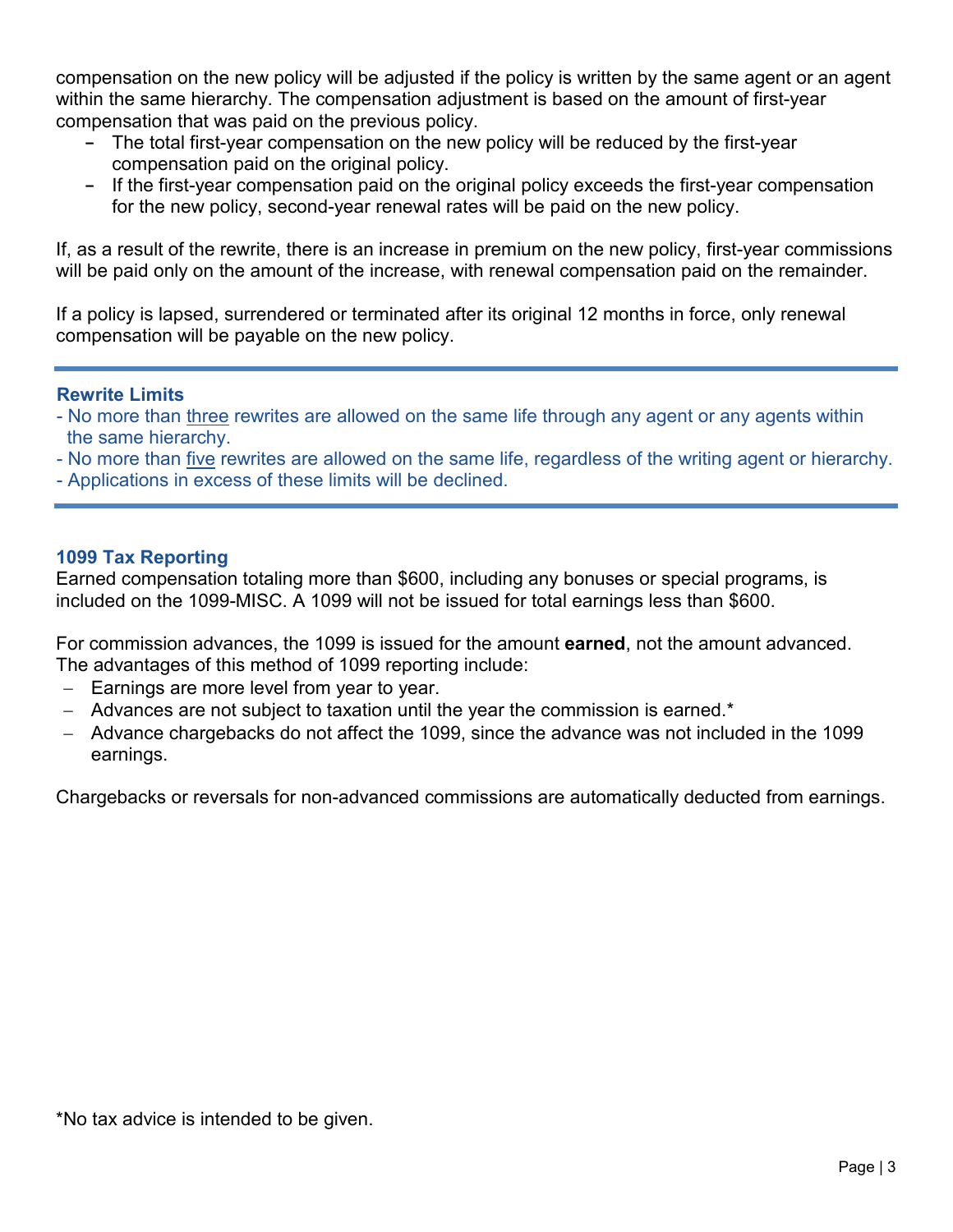### <span id="page-7-0"></span>**Full Benefit Plans**

### **Dignified Choice® - Classic Elite and Classic Select**

Full benefit whole life insurance with simplified underwriting and level premiums.

### **Death Benefit**

Immediate full coverage with level death benefit in all years.

### **Issue Limits**

Age at the last birthday as of the effective date of the policy.

- Ages Face Amounts 18 - 24 \$5,000 - 25,000
- $$5,000 35,000$
- 45 80 \$2,500 35,000
- 81 85 \$2,500 25,000

Minimum issue \$5,000 in WA

### **Available Riders**

- − Children's Term Insurance Rider
- − Accidental Death Benefit Rider
- − Accelerated Death Benefit Rider

### **Classic Elite Underwriting**

- All health questions answered "no"
- Doctor seen in past 5 years for ages 60-70
- Prescription history for ages 71+
- Height/weight limits
- MIB check
- Prescription drug check\*
- Motor Vehicle Report for ages 18-35
- Medical Data check (Dx) for telesales

### **Classic Select Underwriting**

- Any Part 3 health question answered "yes"
- Doctor not seen in past 5 years for ages 60-70
- No prescription history for ages 71+
- Height/weight limits
- MIB check
- Prescription drug check
- Motor Vehicle Report for ages 18-35<br>- Medical Data check (Dx) for telesales
- Medical Data check (Dx) for telesales

If the proposed insured has used any form of tobacco or nicotine or smoked marijuana in the past 12 months, tobacco premiums apply for the Classic Elite and Classic Select plans. If marijuana was ingested, tobacco premiums do not apply.

\*If applicant is over age 70 and applying for Elite, provide their current prescription history and the medical condition the medication has been prescribed for in the Special Remarks section of the application. Columbian uses the industry leader, Milliman Intelli*Script*, to check prescription drug history. If Milliman does not find any prescription history for an applicant age 71+, an additional check will be run through ExamOne. If this check also returns no history, we will attempt to contact the applicant to ask about their prescription drug history. If we are unable to reach the applicant by phone, we will ask Apptical to conduct a telephone interview. If a history can be established through any of these means or on the application, the applicant will not be declined for the Classic Elite plan based on an absence of prescription drug history.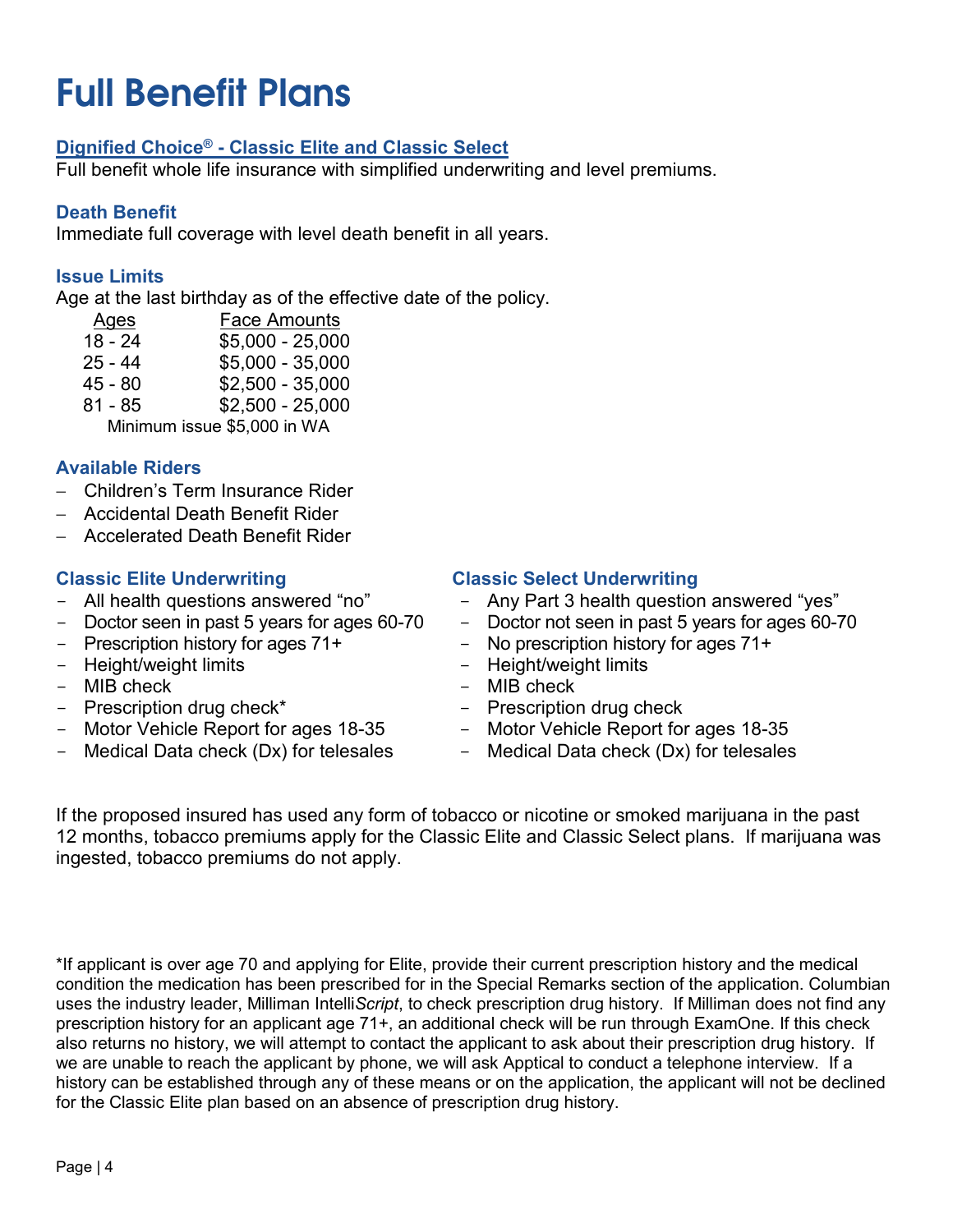### <span id="page-8-0"></span>**Graded Benefit Plan**

### **Dignified Choice® - Classic Advantage**

Graded benefit whole life insurance with simplified underwriting and level premiums.

### **Death Benefit**

- − Full face amount payable for accidental death in all years.
- Return of premiums plus 6% interest for non-accidental death occurring within the first two policy years.
- Full face amount for death by any cause after the graded benefit period.

### **Issue Limits**

Age at the last birthday as of the effective date of the policy.

Ages Face Amounts<br>40 - 85 \$2.500 - 20.000  $$2,500 - 20,000$ Issue Ages 50-75 in NY Minimum issue \$5,000 in WA

### **Available Riders**

- − Children's Term Insurance Rider (Non Paid-Up version)
- − Accelerated Death Benefit Rider (may be added after the graded benefit period)

### **Underwriting**

- − One Part 2 health question answered "yes"
- − Two or more Part 3 questions answered "yes"
- − Height/weight limits
- − MIB check
- − Prescription drug check
- − Medical data check (Dx) for telesales

Applicants age 71+ who have not seen a doctor within the past three years are ineligible for any coverage.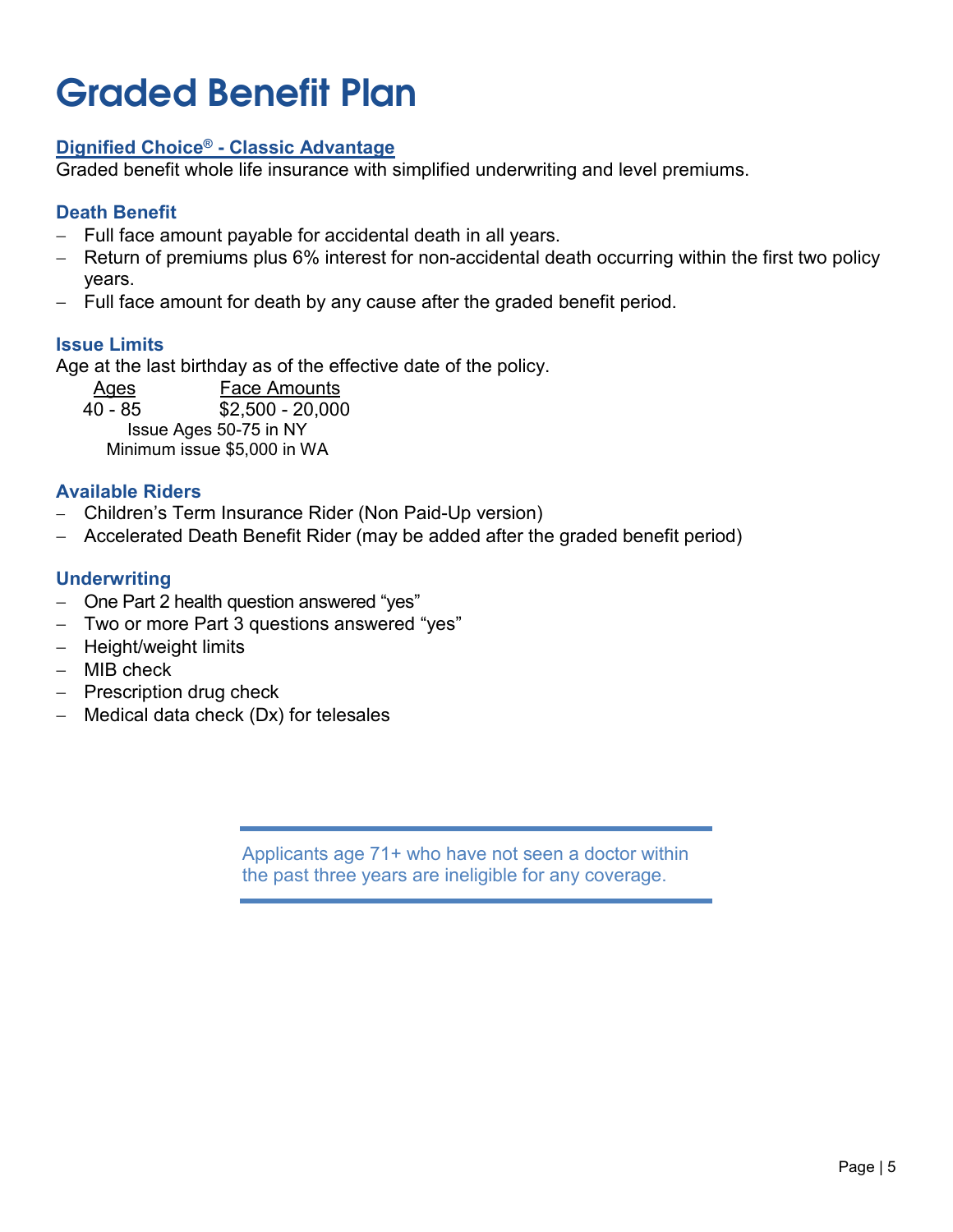### <span id="page-9-0"></span>**Optional Riders**

### **Children's Term Insurance Rider (Grandchild Rider)**

The Children's Term Rider provides individual coverage to age 25 on a child, grandchild or great grandchild of the Insured, including natural born children, stepchildren and legally adopted children. **Availability:**

- The *Paid-Up version* of the rider is available with Classic Elite and Classic Select at the time of policy issue for issue ages 80 or less.
	- − The Paid Up version may be converted without evidence of insurability between the ages of 22 and 25 (Early Conversion), on the date rider coverage ends, or on the date of the Primary Insured's death *if the Insured commits suicide within the first two policy years*.
	- − If the Insured dies while the rider is in force, the insurance under the rider will remain in force with no further payment of premiums. The other terms of the rider continue to apply. This benefit is not provided if the Insured commits suicide within the first two policy years.
- The *Non Paid-Up version* is available with Classic Elite and Classic Select for issue ages 81 and up, with Classic Advantage at all issue ages, and for children added after policy issue.
	- The Non Paid Up version may be converted without evidence of insurability between the ages of 22 and 25 (Early Conversion), on the date rider coverage ends, or on the date of the Primary Insured's death.

**Issue ages:** Base Insured 18 –85 / Children 15 days – less than 19 years **Minimum Issue:** \$2,500

**Maximum Issue:** \$10,000, not to exceed base policy face amount

(\$15,000 maximum per child for multiple policies)

**Maximum Number of Riders per Policy:** 20

### **Accidental Death Benefit Rider (Double Indemnity)**

Doubles the death benefit for accidental death of the Insured. Rider coverage is maintained to age 100. **Availability:** Available with the Classic Elite and Classic Select Full Benefit plans only. **Issue Ages:** 25 – 75

### **Accelerated Death Benefit Rider**

Allows the Policyowner to request a benefit advance when the Insured is diagnosed by a physician as having a terminal condition and a life expectancy of 12 months or less. Rider is available with *no additional premium charge* and remains in force for the duration of the policy.\* If the rider is selected, an Accelerated Benefit Disclosure, Form No. 6180-CL or state variation, must be provided to the Applicant and a signed copy must be submitted with the application in states where required. **Availability:** Available with Classic Elite and Classic Select Full Benefit at the time of issue, and may be added to a Classic Advantage Graded Benefit policy after the graded benefit period. **Issue Ages:** Same as base policy (all ages)

\*If an accelerated benefit payment is made, a \$250 administrative fee is deducted from the payment. A lien will be established against the policy death benefit, with lien interest assessed. Regular premium payments as specified in the policy will be required in order to keep the policy in force. Receipt of accelerated benefit may affect eligibility for public assistance programs and may be taxable.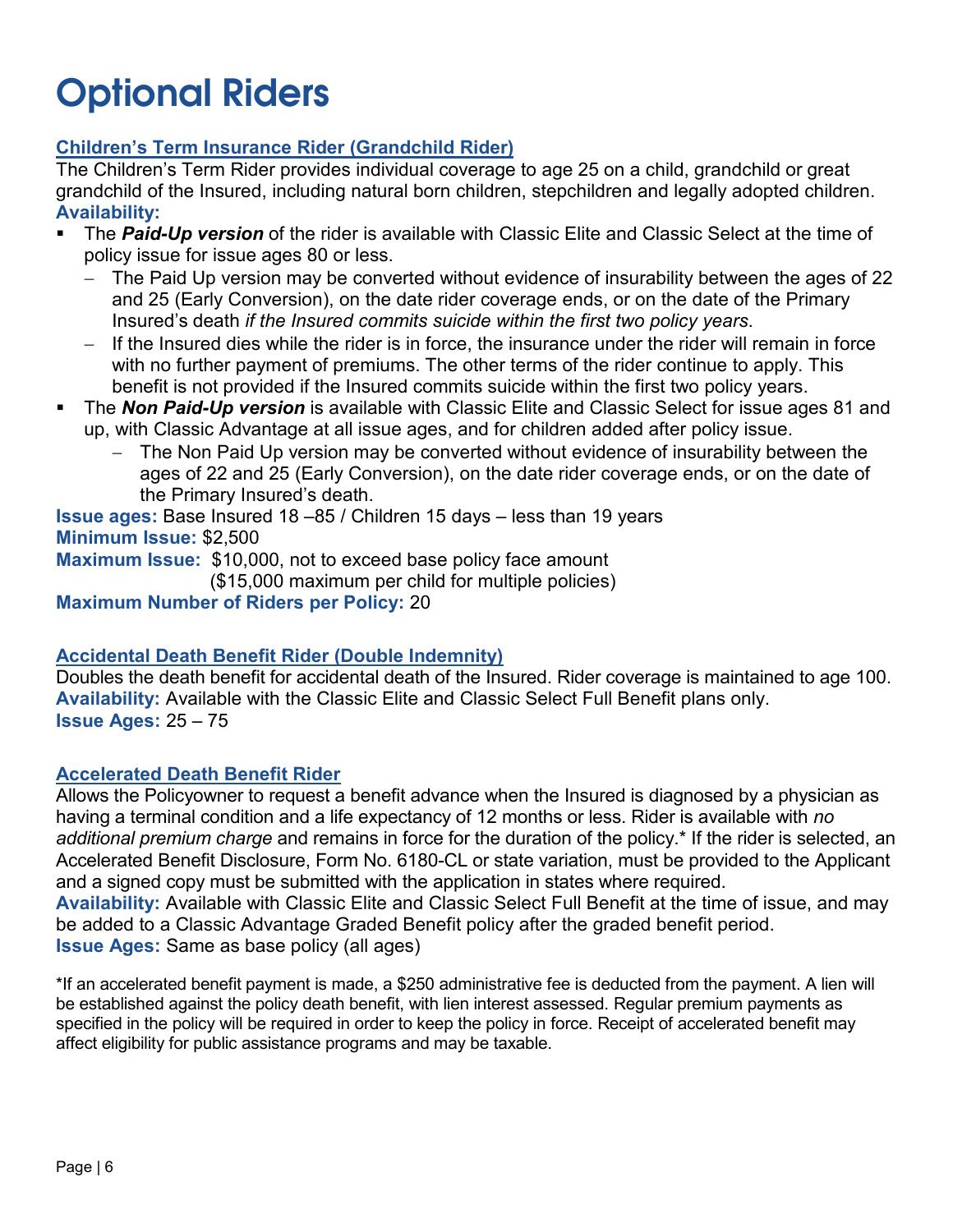### <span id="page-10-0"></span>**Underwriting Guidelines**

*Underwriters are available to assist with risk assessments Monday through Friday until 8:30pm Eastern at 800-305-1335, ext. \*5904 or at [Risk.Assessments@cfglife.com.](mailto:Risk.Assessments@cfglife.com) Do not include any client's personal information when requesting risk assessments by email.*

*For fast and easy underwriting, use eApp and Point of Sale Underwriting (POS). The eApp process provides interactive feedback and POS delivers a decision in under two minutes. POS is not available for telesales.*

#### **Application Health Questions**

It is essential that you read each health question aloud, word for word, and be sure the Applicant understands each one. At times, an Applicant's diagnosis may fall under one of the general terms listed on the application, but may be known to the Applicant by another name. Use the medical information on pages 9 through 14 as a guide, and call the Underwriting Team if you have questions.

#### **Power of Attorney**

The Proposed Insured **must** sign the application. Because the Proposed Insured must personally answer the health questions, a Power of Attorney signature will not be accepted.

#### **Underwriting Checks**

Each application is run through "Irix" Underwriting Rules. If we receive information that gives us reason to believe that the Proposed Insured would not qualify for the plan applied for, an additional Personal History Interview (PHI) may be needed to obtain further information. If the Irix Rules show a definite disease or medical condition, a decision will be made based on those records.

MIB, Inc. maintains information of underwriting significance on applicants as furnished to it by member companies. Columbian uses MIB to check underwriting information, but only as a guide to identify areas about which we might need additional information before reaching a final underwriting decision. Columbian does not rely, in whole or in part, on an MIB report in making a final underwriting decision.

A Medical Data Check (Dx) will be run for telesale applications. The Dx tool helps identify medical conditions more accurately, reducing the need for a telephone interview, especially when a client is taking a medication that could be prescribed for a variety of reasons.

If the Proposed Insured has existing coverage with Columbian, the prior file will be reviewed.

#### **Motor Vehicle Report**

A Motor Vehicle Report (MVR) is run on all applicants age 18-35 who have a valid driver's license and are applying for a Classic Elite or Classic Select Full Benefit plan. An MVR may also be run if the application question regarding moving violations or driving under the influence is answered "yes" or if we receive confidential information that indicates the question should have been answered "yes." Please see below for further information about driving issues.

| Ages  | <b>Classic Elite</b>                                                                                                                      | <b>Classic Select</b>                                                                                    | <b>Classic Advantage</b>                                                                            |
|-------|-------------------------------------------------------------------------------------------------------------------------------------------|----------------------------------------------------------------------------------------------------------|-----------------------------------------------------------------------------------------------------|
| 18-35 | • No DUI within 5 years<br>$\sim$ < 2 DUIs within 10 years<br>$\sim$ < 2 violations* within 5 years<br>License not revoked within 5 years | • No DUI within 5 years<br>$\sim$ < 3 violations within 3 years<br>License not revoked within 3<br>vears | N/A                                                                                                 |
| 36-85 | • No DUI within 3 years<br>$\sim$ < 3 violations within 3 years                                                                           | • No DUI within 3 years<br>$\sim$ < 3 violations within 3 years                                          | • No DUI within 3 years<br>$\sim$ < 3 violations* within 3 years<br>(Available for ages 40-85 only) |

- Violations considered:
	- 2. Accident (at fault or fault unknown
	-
	-

5. Disobeying stop sign, signal or other traffic device<br>6. Improper turn

- 3. Reckless driving and the matrix of the Taurus of T. Driving without a license, insurance, registration 4. Failure to yield
	- 8. Cell phone or text message violations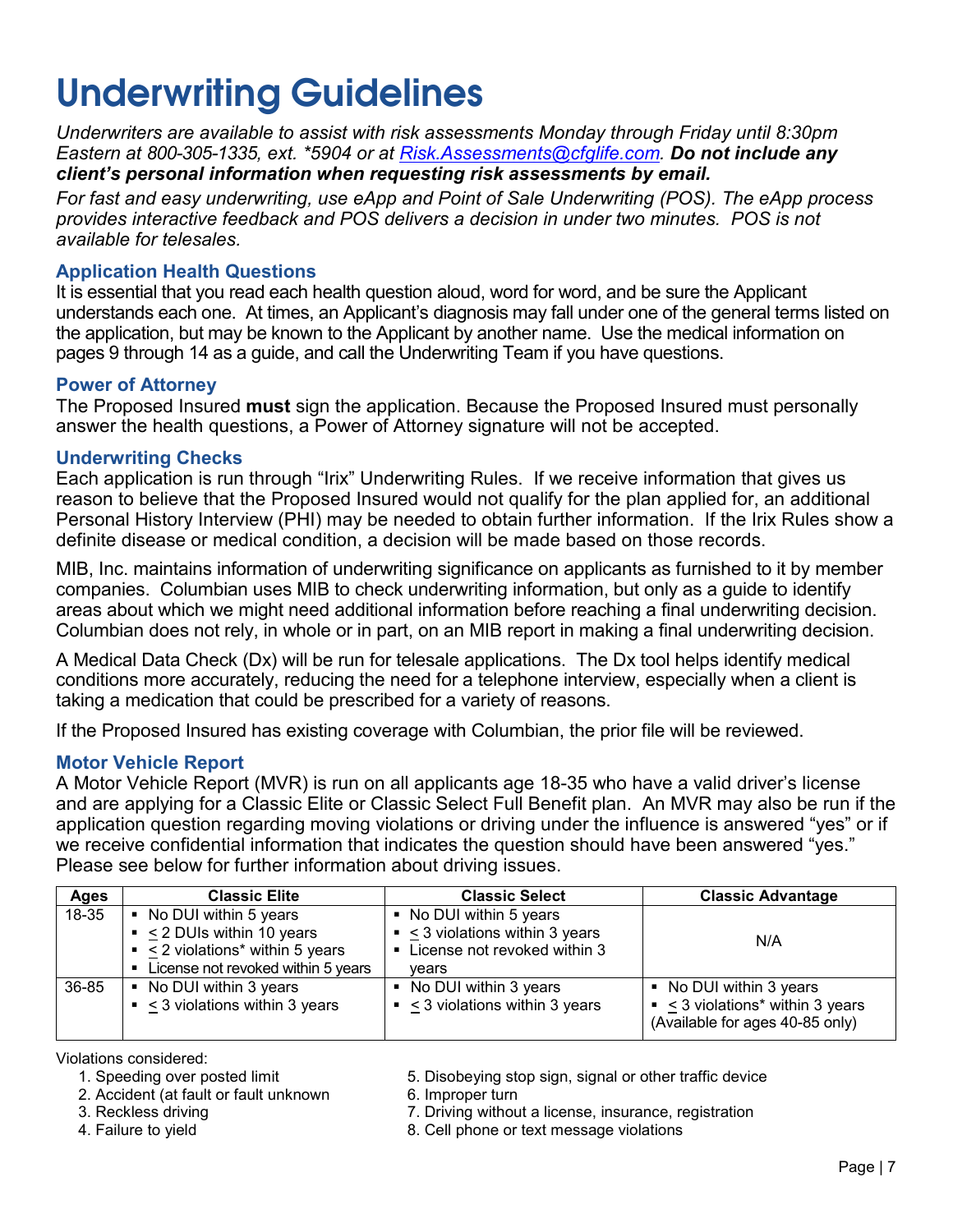### **Underwriting Guidelines**

### **Medical Records**

In instances where the regular underwriting requirements cannot provide a complete risk assessment and a review of that individual's medical records appears to be the proper source for the needed information, a letter will be sent to the applicant requesting the records be obtained by the applicant, at their expense, and forwarded to the Company. *The application will be closed, but will be reopened for underwriting evaluation upon receipt of the medical records.*

#### **Graded Policies as a Percent of Business**

Graded Benefit sales may not exceed 30% of your total number of Final Expense applications issued and paid within the past 365 days. If you exceed the limit, we will notify you via email that you have 30 days in which to bring the percentage to an acceptable level or face suspension of the privilege to sell Classic Advantage policies. The Company also reserves the right to immediately terminate appointment any time during the 30-day period if the majority of applications submitted continue to be for Graded Benefit policies. Your graded benefit percentage is shown just below the Application History section of your Home Page on Partners.

#### **Ineligible Persons**

You should not take an application on anyone who:

- − answers "yes" to any question in Part 1 or to two or more questions in Part 2 of the Health History section
- − is age 71+ and has not seen a doctor in the past 3 years
- − is institutionalized, including a penal institution or psychiatric facility
- − is mentally incompetent or lacks the legal capacity to contract
- − is not a U.S. resident. If the Applicant is a foreign national, he or she must be a legal immigrant and have a Social Security number. We will accept applications up to \$15,000 on foreign nationals who have a green card or tax ID number (TIN).

This is provided as a general guide and is not intended to be a complete list.

### **Policy Rescissions**

A policy can be rescinded when death occurs during the contestable period and we discover information that would have caused the policy to be declined or issued other than as applied for had the information been known at the time of application. If we receive information that indicates that the application may have been completed incorrectly, *including tobacco use*, we will investigate and the policy will be rescinded if necessary. To help ensure the quality of the business you write:

- Use good judgment when meeting with the client. For example, you should not take an application from someone in hospice care.
- Use good observation when taking an application. For example, the presence of an oxygen machine or prescription drugs should lead you to ask further questions. *Prescriptions should be listed on the application for proposed insureds over age 70 applying for the Elite plan.*
- If you have suspicions regarding health issues, include a cover letter with the application. For example, if you noticed a wheelchair in the home but the applicant did not mention limited mobility, let us know. This does not mean that the policy will be declined, but does give us a chance to investigate further.

#### **Evidence of mishandling or a pattern of rescissions is grounds for termination for any agent, regardless of production.**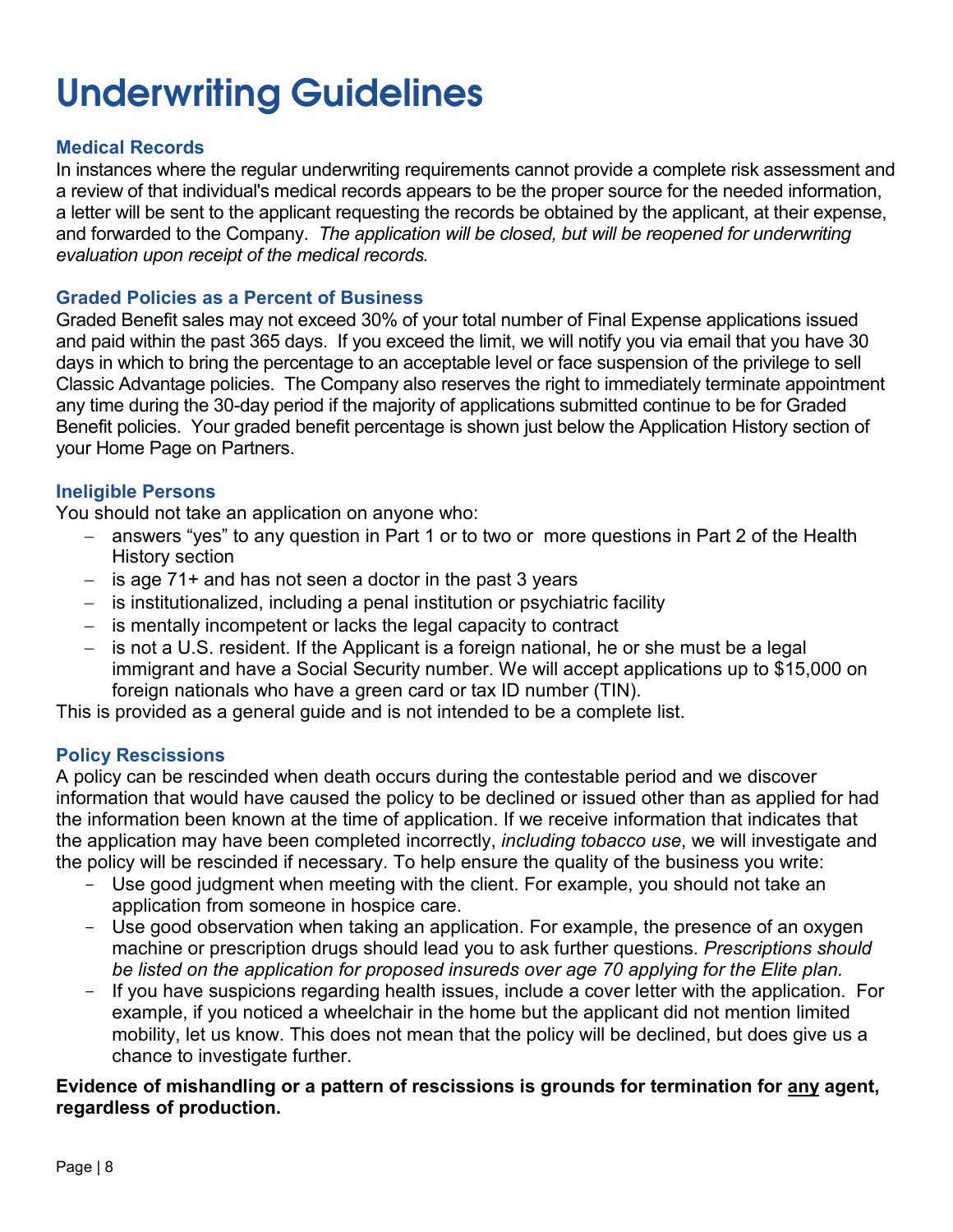### <span id="page-12-0"></span>**Height and Weight**

Eligibility for plans is based in part on the Proposed Insured's height and weight.

| <b>Height</b>       | <b>Decline</b> | <b>Maximum for</b><br><b>Elite</b> | <b>Maximum for</b><br><b>Select</b> | <b>Maximum for</b><br><b>Advantage</b> | <b>Decline</b> |
|---------------------|----------------|------------------------------------|-------------------------------------|----------------------------------------|----------------|
| 4' 7"               | < 72           | 178                                | 185                                 | 202                                    | >202           |
| 4' 8"               | < 74           | 185                                | 192                                 | 209                                    | >209           |
| 4' 9"               | <77            | 190                                | 198                                 | 216                                    | >216           |
| 4' 10"              | <79            | 198                                | 205                                 | 224                                    | >224           |
| 4' 11"              | < 82           | 205                                | 212                                 | 232                                    | >232           |
| 5' 0"               | < 85           | 212                                | 220                                 | 240                                    | >240           |
| 5'1"                | <88            | 219                                | 227                                 | 248                                    | >248           |
| 5'2"                | $91$           | 226                                | 235                                 | 256                                    | >256           |
| 5'3"                | $-94$          | 234                                | 242                                 | 264                                    | >264           |
| 5' 4"               | $-97$          | 241                                | 250                                 | 272                                    | >272           |
| $5'$ $5"$           | 100            | 249                                | 258                                 | 281                                    | >281           |
| 5'6''               | < 103          | 257                                | 266                                 | 290                                    | >290           |
| 5'7"                | 106            | 264                                | 274                                 | 298                                    | >298           |
| 5' 8''              | < 109          | 272                                | 283                                 | 307                                    | >307           |
| 9''<br>$5^{\prime}$ | 112            | 280                                | 291                                 | $\overline{317}$                       | >317           |
| 10"<br>5'           | 115            | 289                                | 300                                 | 326                                    | >326           |
| 5' 11"              | 119            | 297                                | 307                                 | 336                                    | >336           |
| 6'0''               | 122            | 305                                | 316                                 | 345                                    | >345           |
| 6' 1''              | < 126          | 314                                | 325                                 | 355                                    | >355           |
| 6'2''               | < 129          | 323                                | 333                                 | 365                                    | >365           |
| 6'3''               | < 133          | 331                                | 342                                 | 374                                    | >374           |
| 6' 4"               | < 136          | 340                                | 352                                 | 384                                    | >384           |
| 6'5''               | 140            | 349                                | 361                                 | 395                                    | >395           |
| 6'6''               | 143            | 359                                | 371                                 | 405                                    | >405           |
| 6'7''               | 147            | 368                                | 380                                 | 415                                    | >415           |
| 6' 8''              | $151$          | 376                                | 388                                 | 425                                    | >425           |
| 6'9''               | < 154          | 385                                | 398                                 | 435                                    | >435           |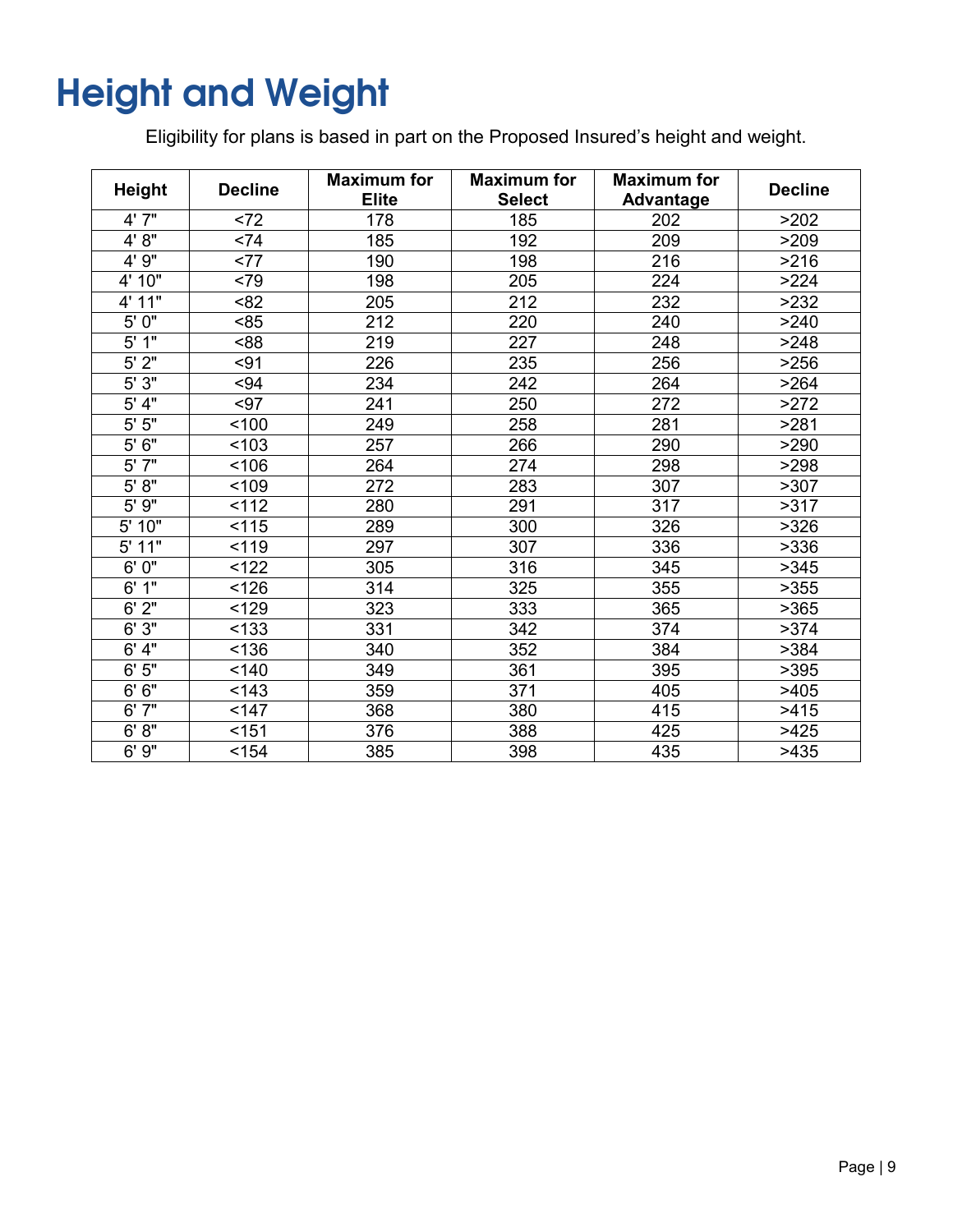### <span id="page-13-0"></span>**Medical Terms**

These definitions and terms are provided only as a guide and are not intended as an all-inclusive list. Please contact Underwriting with any medical questions.

**Alzheimer's disease** – A progressive neurological disease of the brain that leads to dementia. May also be called *Presenile Dementia* or *Senile Dementia*.

**Amputation** – Generally refers to removal of part or all of a body part enclosed by skin. The application question refers only to amputation which is caused by disease.

**Aneurysm** – A localized widening of an artery or localized bulging of the heart.

**Black Lung Disease** – Lung disease resulting from coal mining. Black lung disease is also called *coal worker's pneumoconiosis or asbestosis*.

**Cancer** – Cancer is not one disease; it is a group of more than 100 different and distinctive diseases involving an abnormal growth of cells. May also be called a *malignancy, malignant tumor, carcinoma*  or *malignant neoplasm*.

**Chronic Obstructive Pulmonary Disease (COPD)** – Characterized by significant irreversible airway obstruction. COPD includes emphysema and chronic bronchitis*.*

**Congestive Heart Failure (CHF)** – Failure of the heart to pump blood with normal efficiency. The result is congestion or the buildup of fluid in the heart or lungs. Also may be present with *cardiomyopathy, congestive myopathy* and *restrictive myopathy*.

**Diabetes** – A chronic condition caused by insulin deficiency associated with abnormally high levels of sugar (glucose) in the blood. Glycosylated Hemoglobin (HbA1c) is the gold standard in determining diabetic control and should be less than or equal to 7.5. This should be measured every six months. If HbA1c is not available, Fasting Blood Sugar (FBS) should be less than or equal to 150. Readings over these ranges indicate that the proposed insured's diabetes is not under control with current treatment.

**Heart Attack** – The death of heart muscle due to the loss of blood supply. Also called *myocardial infarction* or *MI*.

**Kidney Failure** – Loss of kidney function. Also called *renal failure*.

**Liver Disease** – This term includes *cirrhosis, hepatitis, cholangitis, liver failure*, and other diseases of the liver.

**Multiple Sclerosis** – A disease that attacks the central nervous system causing a loss of control over the body, with symptoms ranging from numbness to paralysis and blindness.

**Parkinson's Disease** – A slowly progressive neurologic disease characterized by a fixed inexpressive face, a tremor at rest, slowing of voluntary movements, a gait with short accelerating steps, peculiar posture, and muscle weakness. Also called *paralysis agitans* and *shaking palsy*.

**Stroke** – The sudden death of brain cells due to a disruption of blood flow to the brain. Also called *CVA* (*cerebrovascular accident)* or *TIA (transient ischemic attack)*.

**Treatment** – Administration or application of remedies for disease or injury including, but not limited to, surgery, prescription drugs, oxygen use, radiation therapy, chemotherapy, or physical therapy.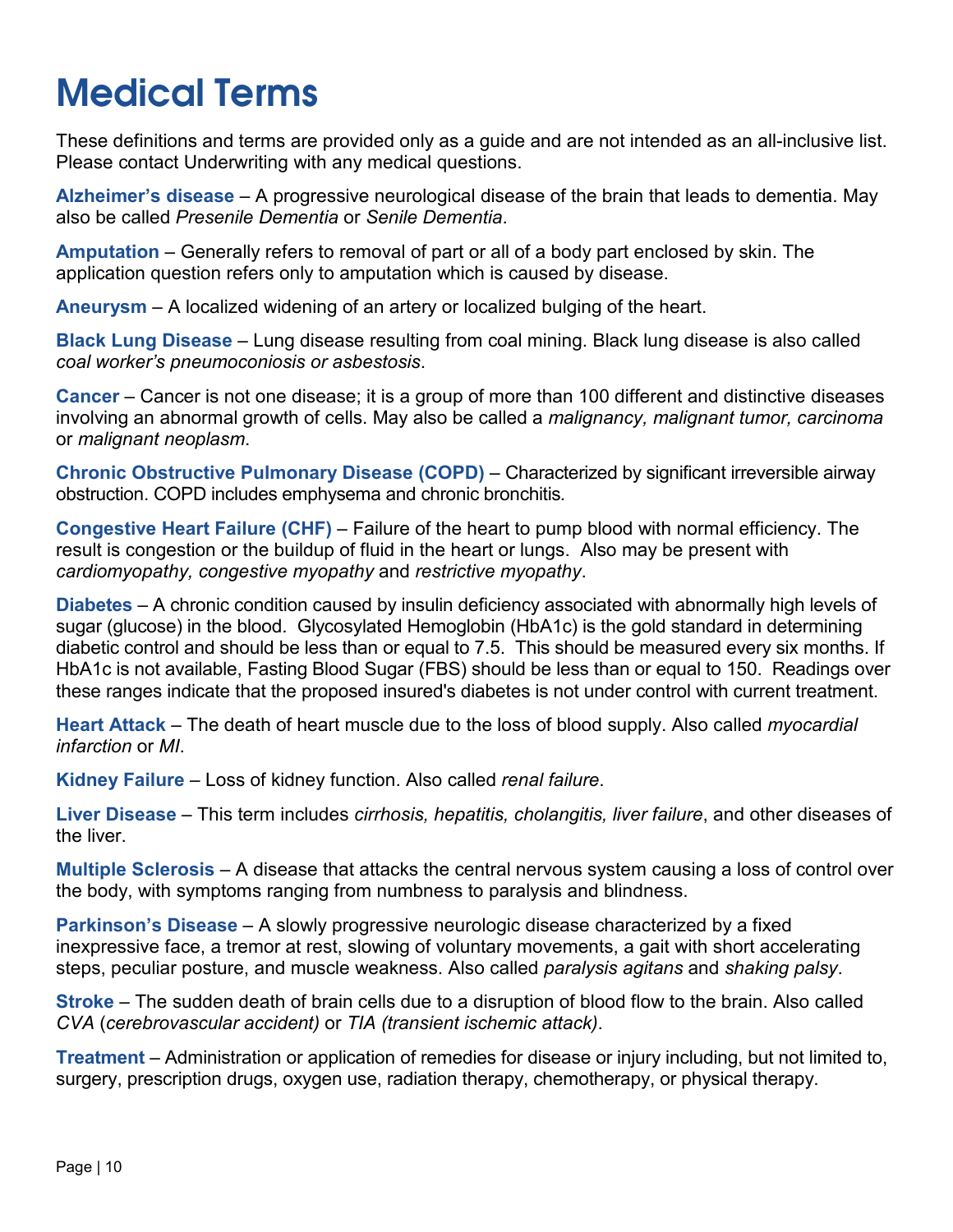### <span id="page-14-0"></span>**Medical Conditions**

Please use the chart below to help you determine which Dignified Choice plan best fits your client's medical history. If you need additional information regarding a particular medical history, please refer to the application or call Underwriting at 800-305-1335 extension \*5904.

| <b>Condition</b>                                      | May qualify for | Condition                                                    | May qualify for |
|-------------------------------------------------------|-----------------|--------------------------------------------------------------|-----------------|
| Acquired Immune Deficiency Syndrome (AIDS)            | Not eligible    | Hospitalized                                                 | Not eligible    |
| AIDS Related Complex (ARC)                            | Not eligible    | Human Immunodeficiency Virus (HIV)                           | Not eligible    |
| Alcohol Abuse/Dependency (last 36 months)             | Advantage       | Huntington's Disease                                         | Not eligible    |
| Alzheimer's Disease                                   | Not eligible    | Immune Deficiency Disorder                                   | Not eligible    |
| Amputation due to disease                             | Not eligible    | Institutionalized                                            | Not eligible    |
| Aneurysm (last 24 months)                             | Advantage       | Insulin Shock (last 36 months)                               | Advantage       |
| Angina/cardiac chest pain including treatment in the  |                 | Insulin usage prior to age 50                                | Advantage       |
| last 24 months                                        | Advantage       | Kidney transplant (no dialysis in the last 12 months)        | Advantage       |
| Angioplasty (last 24 months)                          | Advantage       | Kidney Disease (last 36 months)                              | Advantage       |
| Assisted living resident                              | Not eligible    | Kidney Failure (last 36 months)                              | Advantage       |
| <b>Atrial Fibrillation</b>                            | Select          | Leukemia (last 24 months)                                    | Not eligible    |
| <b>Basal Cell Skin Cancer</b>                         | Elite           | Leukemia (last 25 - 60 months)                               | Select          |
| Bed ridden                                            | Not eligible    | Liver Disease (last 36 months)                               | Advantage       |
| <b>Black Lung Disease</b>                             | Advantage       | Lou Gehrig's Disease (ALS)                                   | Not eligible    |
| Bone marrow transplant                                | Not eligible    | Melanoma (last 24 months)                                    | Not eligible    |
| Brain tumor (last 36 months)                          | Advantage       | Melanoma (last 25 - 60 months)                               | Select          |
| Bypass surgery (last 24 months)                       | Advantage       | Mental disorder (hospital/institution in last 24 months)     | Advantage       |
| Cancer (last 24 months)                               | Not eligible    | Mental retardation                                           | Not eligible    |
| Cancer (last 25 - 60 months)                          | Select          | Multiple Sclerosis (last 36 months)                          | Advantage       |
| Cardiac defibrillator implant recipient               | Not eligible    | Muscular Dystrophy                                           | Not eligible    |
| Cerebral Palsy                                        | Not eligible    | Nephropathy (kidney) (last 36 months)                        | Advantage       |
| <b>Chronic Bronchitis</b>                             | Advantage       | Nervous disorder (hospital/institution in last 24<br>months) | Advantage       |
| Chronic Hepatitis (last 36 months)                    | Advantage       | Neuropathy (nerve, circulatory) (last 36 months)             | Advantage       |
| <b>Chronic Lung Disease</b>                           | Advantage       | Nursing home                                                 | Not eligible    |
| Chronic Obstructive Pulmonary Disease (COPD)          | Advantage       | Organ transplant                                             | Not eligible    |
| Chronic Respiratory Disorder (not asthma/sleep apnea) | Advantage       | Oxygen usage (excluding sleep apnea)                         | Advantage       |
| Congestive Heart Failure (CHF)                        | Not eligible    | Pacemaker implant (last 24 months)                           | Advantage       |
| Convalescent home currently                           | Not eligible    | Parkinson's Disease (last 36 months)                         | Advantage       |
| Criminal conviction (last 36 months)                  | Advantage       | Peripheral Artery Disease (last 24 months)                   | Advantage       |
| <b>Cystic Fibrosis</b>                                | Not eligible    | Peripheral Vascular Disease (last 24 months)                 | Advantage       |
| Dementia                                              | Not eligible    | Probation or parole (last 36 months)                         | Advantage       |
| Diabetes Complications (last 36 months)               | Advantage       | Procedure for brain circulation (last 24 months)             | Advantage       |
| Diabetes not in control (last 36 months)*             | Advantage       | Retinopathy (eye) (last 36 months)                           | Advantage       |
| Diabetic Coma (last 36 months)                        | Advantage       | Sarcoidosis (last 36 months)                                 | Advantage       |
| Down's Syndrome                                       | Not eligible    | Schizophrenia (last 36 months)                               | Advantage       |
| Driving Violations (3 or more in last 36 months)      | See MVR         | Sickle Cell Anemia                                           | Not eligible    |
| Drug Abuse/Dependency (last 36 months)                | Advantage       | Spina Bifida                                                 | Not eligible    |
| DUI - Alcohol or Drugs                                | See MVR         | Stent (last 24 months)                                       | Advantage       |
| Emphysema                                             | Advantage       | Stroke (last 24 months)                                      | Advantage       |
| Enlarged Heart (last 24 months)                       | Advantage       | Surgery recommended or pending                               | Not eligible    |
| Heart Attack (within 6 months)                        | Not eligible    | Systemic Lupus (last 36 months)                              | Advantage       |
| Heart Attack (within 7-24 months)                     | Advantage       | <b>Terminal illness</b>                                      | Not eligible    |
| Home health care recipient                            | Not eligible    | Transient Ischemic Attack (TIA) (last 24 months)             | Advantage       |
| Hospice care                                          | Not eligible    | Wheelchair confinement**                                     | Not eligible    |

\*Glycosylated Hemoglobin (HbA1c) is the gold standard in determining diabetic control and should be less than or equal to 7.5. This should be measured every six months. If HbA1c is not available, Fasting Blood Sugar (FBS) should be less than or equal to 150. Readings over these ranges indicate that the proposed insured's diabetes is not under control with current treatment. \*\*Wheelchair confinement due to illness, disease or quadriplegia.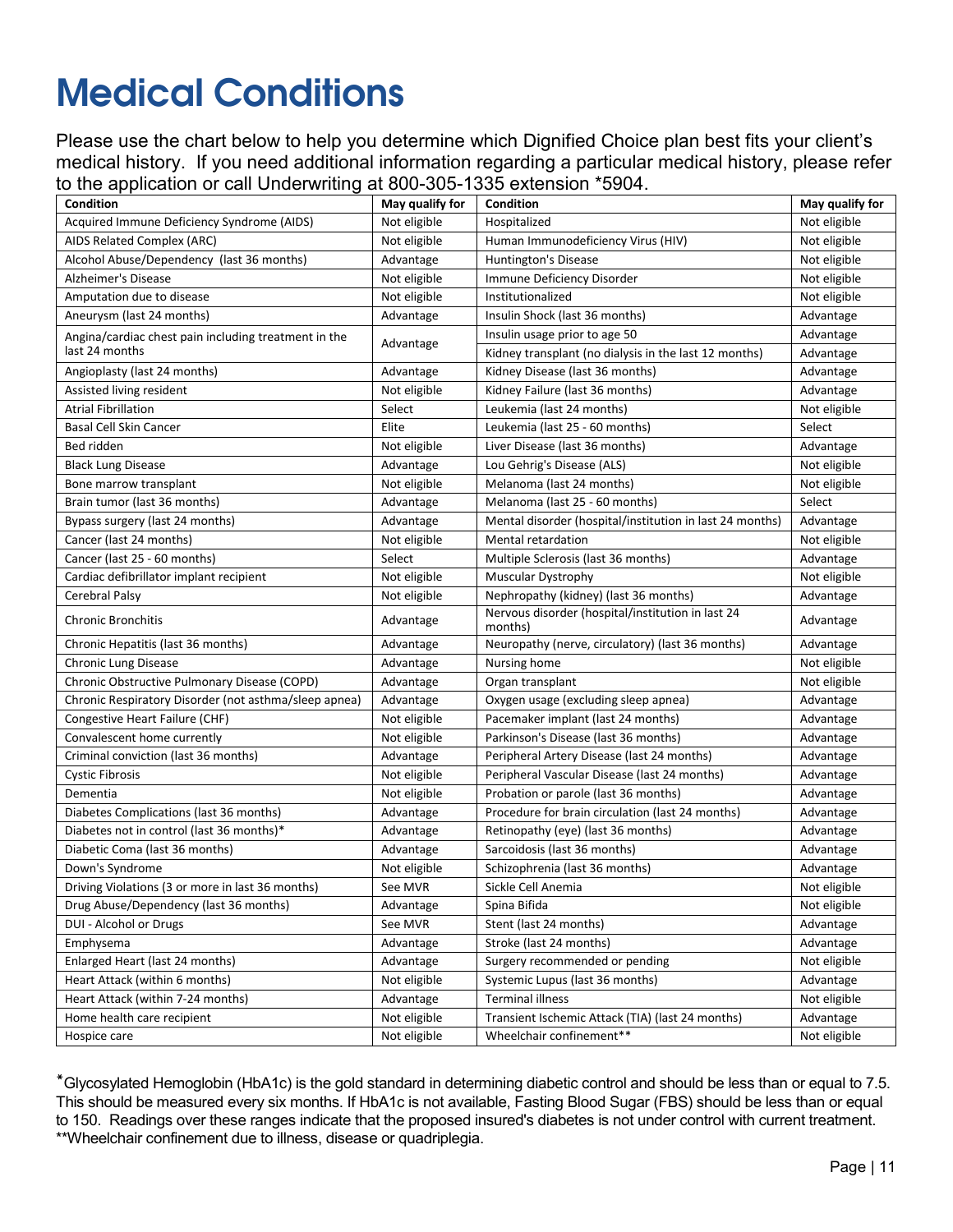### <span id="page-15-0"></span>**Prescribed Medicine**

Some application health questions ask if the Proposed Insured has received treatment for medical conditions. Prescription medicines are considered treatment. In order to help best assess eligibility, it is important that you ask if medicine has been prescribed and for what reason. The following list is provided to help you determine whether a client is eligible to be considered for a Classic Elite or Classic Select plan. This list is not all inclusive and is subject to change. *For the fastest and easiest way to prequalify your clients, use Columbian's Risk Qualifier, which is built into the Final Expense*  **Calculator.** The Risk Qualifier, which includes thousands of drugs, is updated periodically as new medicines become available and existing medicines are used for additional conditions.

| <b>Medication</b> | <b>Time Period</b>                                  | <b>Medical Condition</b>          | <b>Decision for Elite and Select Plans</b>                                    |
|-------------------|-----------------------------------------------------|-----------------------------------|-------------------------------------------------------------------------------|
| Aggrenox          | 24 months                                           | Stroke or TIA                     | Decline if stroke or TIA within 2 years                                       |
| Amantadine HCL    | 36 months                                           | Parkinson's                       | Decline                                                                       |
| Ambisome          | Ever                                                | <b>HIV Treatment likely</b>       | Decline                                                                       |
| Anastrozole       | Diagnosed or treated 24 months                      | Cancer                            | Decline if first fill within 2 years                                          |
| Antabuse          | Diagnosed or treated 36 months                      | Alcoholism                        | Decline                                                                       |
| Aprepitant        | Diagnosed or treated 24 months                      | Cancer induced nausea likely      | Decline                                                                       |
| Aptivus           | Ever                                                | <b>HIV Treatment likely</b>       | Decline                                                                       |
| Aranesp           | 36 months                                           | Kidney Disease                    | Decline                                                                       |
| Aricept           | Ever                                                | Alzheimer's/Dementia              | Decline                                                                       |
| Arimidex          | Diagnosed or treated 24 months                      | Cancer                            | Decline if first fill within 2 years                                          |
| Aromasin          | Diagnosed or treated 24 months                      | Cancer                            | Decline                                                                       |
| Atamet            | 36 months                                           | Parkinson's                       | Decline                                                                       |
| Atgam             | Ever                                                | Organ/Tissue Transplant likely    | Decline                                                                       |
| Atripla           | Ever                                                | <b>HIV Treatment likely</b>       | Decline                                                                       |
| Avonex            | 36 months                                           | Multiple Sclerosis                | Decline                                                                       |
| Baclofen          | 36 months                                           | Multiple Sclerosis likely         | Decline                                                                       |
| Belimumab         | 36 months                                           | Systemic Lupus likely             | Decline                                                                       |
| Benlysta          | 36 months                                           | Systemic Lupus likely             | Decline                                                                       |
| Betaseron         | 36 months                                           | Multiple Sclerosis                | Decline                                                                       |
| <b>BiDil</b>      | Ever                                                | Congestive Heart Failure likely   | Decline                                                                       |
| Calcijex          | 36 months                                           | Kidney Disease likely             | Decline                                                                       |
| Calcitriol        | 36 months                                           | Kidney Disease likely             | Decline                                                                       |
| Calcium Acetate   | 36 months                                           | Kidney Disease likely             | Decline                                                                       |
| Campath           | Diagnosed or treated 24 months                      | Cancer                            | Decline                                                                       |
| Campral           | 36 months                                           | Substance Abuse                   | Decline                                                                       |
| Carbidopa         | 36 months                                           | Parkinson's likely                | Decline                                                                       |
| Carnitor          | 36 months                                           | Kidney Disease                    | Decline                                                                       |
| Carvedilol        | Ever                                                | Congestive Heart Failure possible | Decline if used for CHF                                                       |
| Casodex           | Diagnosed or treated 24 months                      | Cancer                            | Decline                                                                       |
| Chlorpromazine    | 36 months                                           | Schizophrenia likely              | Decline if used for Schizophrenia                                             |
| Cesamet           | 5 years / 24 months                                 | Cancer                            | Decline for Elite if within 5 years /<br>Decline for Select if within 2 years |
| Clopidogrel       | 24 months                                           | Stroke or TIA                     | Decline if stroke or TIA within 2 years                                       |
| Clozapine         | 36 months diagnosed or treated<br>for schizophrenia | Schizophrenia                     | Decline                                                                       |
| Clozaril          | 36 months                                           | Schizophrenia likely              | Decline                                                                       |
| Cognex            | Ever                                                | Alzheimer's/Dementia              | Decline                                                                       |
| Combivir          | Ever                                                | HIV treatment likely              | Decline                                                                       |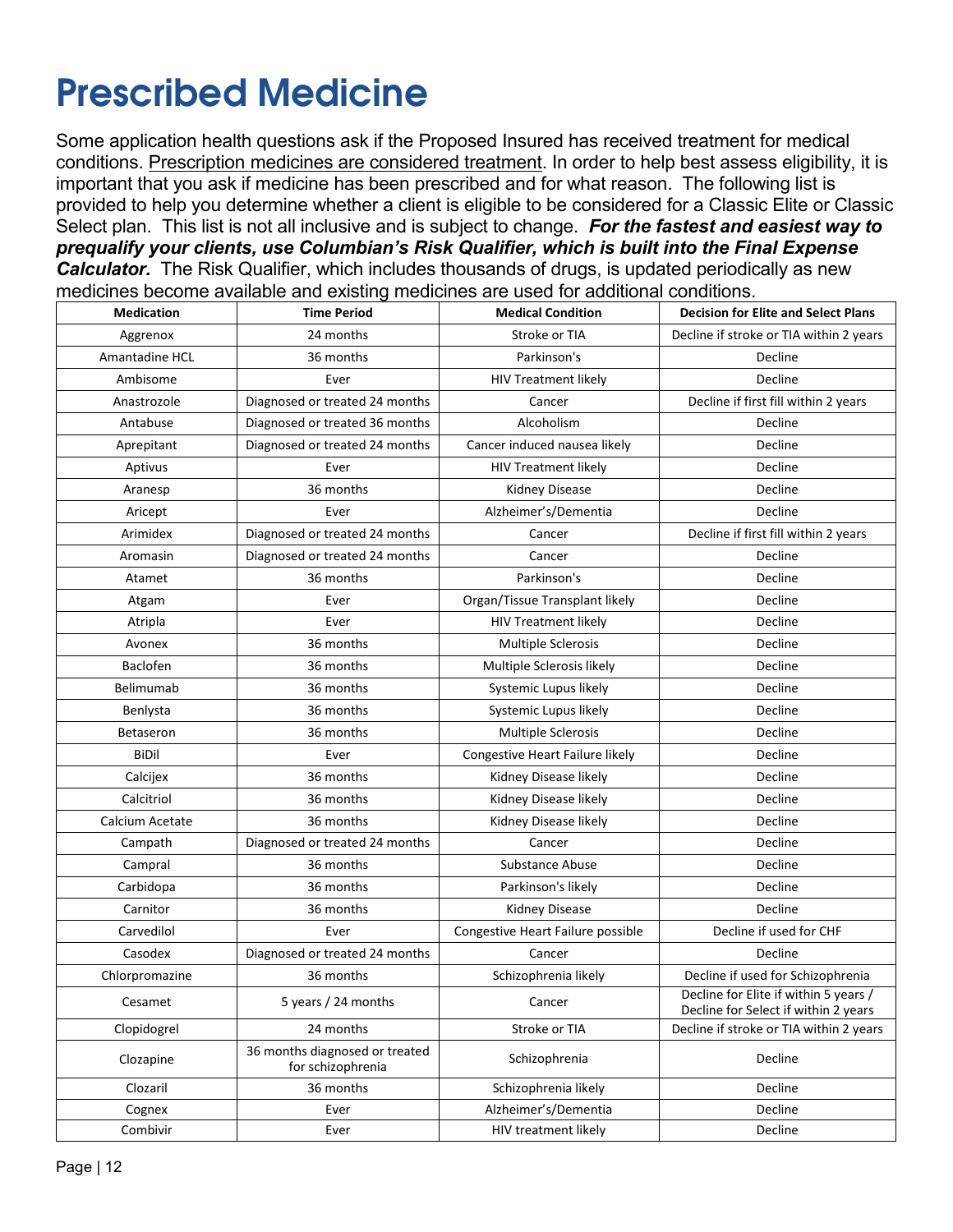### **Prescribed Medicine**

| <b>Medication</b>        | <b>Time Period</b>             | <b>Medical Condition</b>                                            | <b>Decision for Elite and Select Plans</b>                                                                                   |
|--------------------------|--------------------------------|---------------------------------------------------------------------|------------------------------------------------------------------------------------------------------------------------------|
| Copaxone                 | 36 months                      | <b>Multiple Sclerosis</b>                                           | Decline                                                                                                                      |
| Crofelemer/Fulyzaq       | Ever                           | HIV treatment likely                                                | Decline                                                                                                                      |
| Cyclosporine             | Ever                           | Organ Transplant                                                    | Decline                                                                                                                      |
| Cystagon                 | 36 months                      | <b>Kidney Disease</b>                                               | Decline                                                                                                                      |
| Cytogam                  | Ever                           | Organ Transplant                                                    | Decline                                                                                                                      |
| Digoxin/Lanoxin          | Ever                           | Congestive Heart Failure likely                                     | Decline if used for CHF                                                                                                      |
| Disulfiram               | Diagnosed or treated 36 months | Alcoholism                                                          | Decline                                                                                                                      |
| Donepezil                | Ever                           | Alzheimer's/Dementia                                                | Decline                                                                                                                      |
| Emend                    | Diagnosed or treated 24 months | Cancer                                                              | Decline                                                                                                                      |
| Emtriva                  | Ever                           | HIV treatment likely                                                | Decline                                                                                                                      |
| Epivir                   | Ever                           | HIV treatment likely                                                | Decline                                                                                                                      |
| Exelon                   | Ever                           | Alzheimer's/Dementia                                                | Decline                                                                                                                      |
| Femara                   | Diagnosed or treated 24 months | Cancer                                                              | Decline                                                                                                                      |
| Foscavir                 | Ever                           | HIV treatment likely                                                | Decline                                                                                                                      |
| Flutamide                | Diagnosed or treated 24 months | Cancer                                                              | Decline                                                                                                                      |
| Fosrenol                 | 36 months                      | Kidney Disease                                                      | Decline                                                                                                                      |
| Furosemide               | Ever or 36 months              | Congestive Heart Failure, Kidney<br>Disease or Liver Disease likely | Decline if used for Kidney Disease or<br>Liver Disease in the last 36 months or if<br>ever used for Congestive Heart Failure |
| Galantamine              | Ever                           | Alzheimer's/Dementia                                                | Decline                                                                                                                      |
| Ganciclovir              | Ever                           | <b>HIV Treatment likely</b>                                         | Decline                                                                                                                      |
| Gengraf                  | Ever                           | Organ Transplant                                                    | Decline                                                                                                                      |
| Geodon                   | 36 months                      | Schizophrenia likely                                                | Decline if used for Schizophrenia                                                                                            |
| Haldol                   | 36 months                      | Schizophrenia likely                                                | Decline                                                                                                                      |
| Haloperidol              | 36 months                      | Schizophrenia likely                                                | Decline if used for Schizophrenia                                                                                            |
| Hectorol                 | 36 months                      | Kidney Disease                                                      | Decline                                                                                                                      |
| Hydrea                   | Diagnosed or treated 24 months | Cancer                                                              | Decline                                                                                                                      |
| Hydroxyurea              | Diagnosed or treated 24 months | Cancer                                                              | Decline                                                                                                                      |
| Intron-A                 | 24 or 36 months                | Cancer or Hepatitis C                                               | Decline if used for Internal Cancer in<br>the last 24 months or for Chronic<br>Hepatitis if used in the last 36 months       |
| Invega                   | 36 months                      | Schizophrenia likely                                                | Decline if used for schizophrenia                                                                                            |
| Invirase                 | Ever                           | HIV treatment likely                                                | Decline                                                                                                                      |
| Isosorbide & Hydralazine | Ever                           | Congestive Heart Failure likely                                     | Decline if used in combination                                                                                               |
| Lamivudine-Zidovudine    | Ever                           | HIV treatment likely                                                | Decline                                                                                                                      |
| Lanoxin                  | Ever                           | Congestive Heart Failure possible                                   | Decline if used for Congestive Heart<br>Failure                                                                              |
| Larodopa/Levodopa        | 36 months                      | Parkinson's                                                         | Decline                                                                                                                      |
| Lasix                    | Ever or 36 months              | Congestive Heart Failure, Kidney<br>Disease or Liver Disease likely | Decline if used for Kidney Disease or<br>Liver Disease in the last 36 months or if<br>ever used for Congestive Heart Failure |
| Lexiva                   | Ever                           | HIV treatment likely                                                | Decline                                                                                                                      |
| Lupron                   | Diagnosed or treated 24 months | Cancer                                                              | Decline                                                                                                                      |
| Marijuana (smoked)       | 12 months                      |                                                                     | Tobacco rates apply                                                                                                          |
| Mercaptopurine           | Diagnosed or treated 24 months | Cancer                                                              | Decline                                                                                                                      |
| Methadone                | Diagnosed or treated 36 months | Substance abuse possible                                            | Decline                                                                                                                      |
| Namenda                  | Ever                           | Alzheimer's/Dementia                                                | Decline                                                                                                                      |
| Naltrexone               | Diagnosed or treated 36 months | Alcohol/Drugs                                                       | Decline                                                                                                                      |
| Navane                   | 36 months                      | Schizophrenia likely                                                | Decline                                                                                                                      |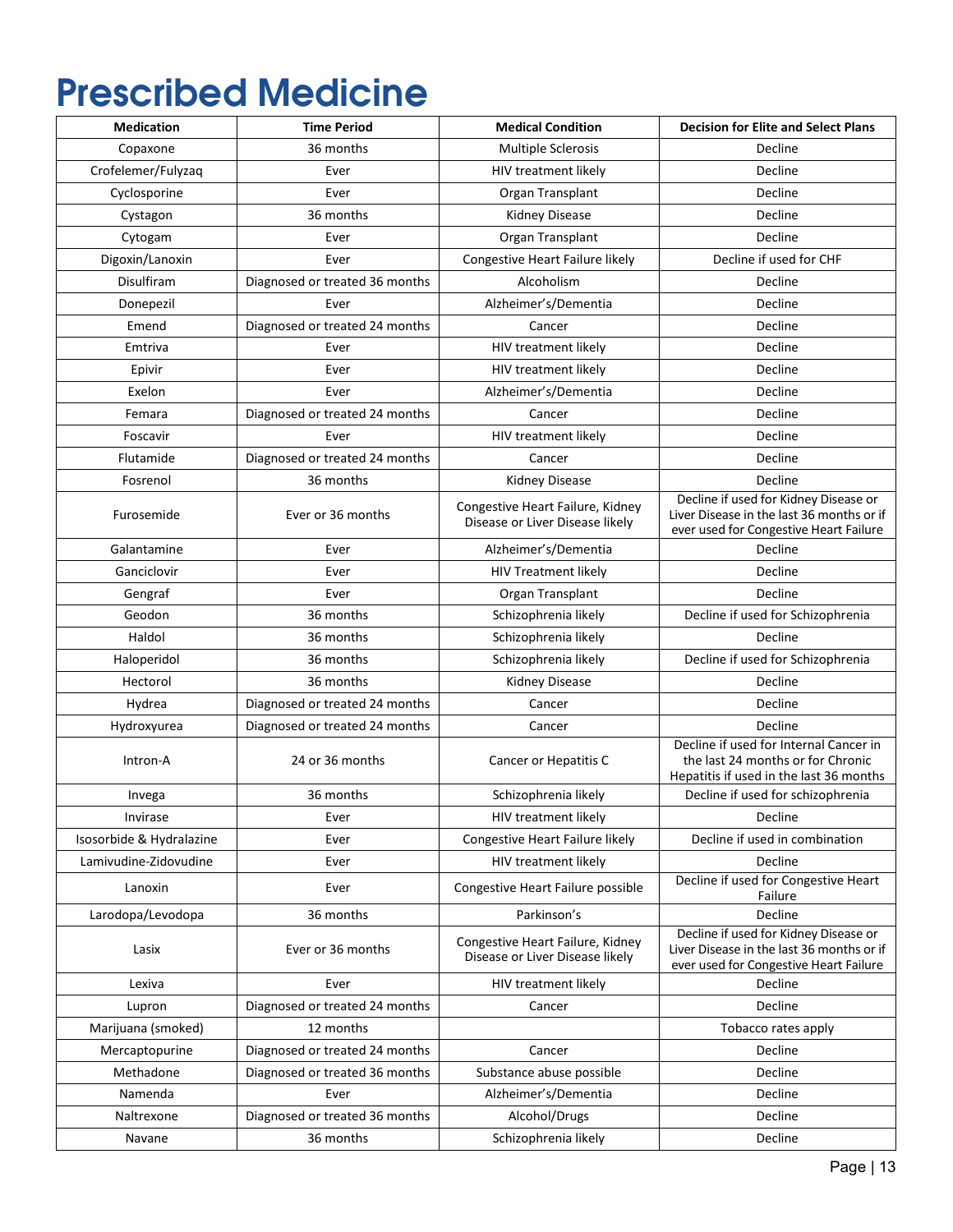### **Prescribed Medicine**

| <b>Medication</b>                   | <b>Time Period</b>             | <b>Medical Condition</b>          | <b>Decision for Elite and Select Plans</b>                                                                                                       |
|-------------------------------------|--------------------------------|-----------------------------------|--------------------------------------------------------------------------------------------------------------------------------------------------|
| Neupogen                            | Diagnosed or treated 24 months | Cancer likely                     | Decline                                                                                                                                          |
| Nintedanib Esylate                  | Ever                           | Pulmonary Fibrosis likely         | Decline                                                                                                                                          |
| Nitro-<br>Dur/Nitroquick/Nitrostat  | 24 months                      | Angina/chest pain                 | Decline if used for Angina/chest pain<br>in the last 24 months                                                                                   |
| Nitroglycerin                       | 24 months                      | Angina/Chest pain                 | Decline if used for Angina/chest pain<br>in the last 24 months                                                                                   |
| Norvir                              | Ever                           | HIV treatment likely              | Decline                                                                                                                                          |
| Ofev                                | Ever                           | Pulmonary Fibrosis likely         | Decline                                                                                                                                          |
| Olanzapine                          | 36 months                      | Schizophrenia possible            | Decline if used for Schizophrenia                                                                                                                |
| Ondansetron                         | Diagnosed or treated 24 months | Cancer                            | Decline                                                                                                                                          |
| Pegasys/Peginterferon               | 36 months                      | Liver Disease                     | Decline                                                                                                                                          |
| Perphenazine                        | 36 months                      | Schizophrenia likely              | Decline                                                                                                                                          |
| Prograf                             | Ever                           | Organ Transplant                  | Decline if used for organ transplant                                                                                                             |
| Pulmozyme                           | Ever                           | <b>Cystic Fibrosis</b>            | Decline                                                                                                                                          |
| Quetiapine                          | 36 months                      | Schizophrenia possible            | Decline if used for Schizophrenia                                                                                                                |
| Rapamune                            | Ever                           | Organ Transplant                  | Decline                                                                                                                                          |
| Razadyne                            | Ever                           | Alzheimer's/Dementia              | Decline                                                                                                                                          |
| Rebif                               | 36 months                      | Multiple Sclerosis                | Decline                                                                                                                                          |
| Reminyl                             | Ever                           | Alzheimer's/Dementia              | Decline                                                                                                                                          |
| Remdesivir                          | Ever                           | COVID-19                          | Underwriting review                                                                                                                              |
| Renagel                             | 36 months                      | <b>Kidney Disease</b>             | Decline                                                                                                                                          |
| Retrovir                            | Ever                           | HIV treatment likely              | Decline                                                                                                                                          |
| Ribapak                             | 36 months                      | Liver disease                     | Decline                                                                                                                                          |
| Ribasphere                          | 36 months                      | <b>Liver Disease</b>              | Decline                                                                                                                                          |
| Ribavirin                           | Diagnosed or treated 36 months | <b>Hepatitis C</b>                | Decline                                                                                                                                          |
| Riluzole/Rilutek                    | Ever                           | <b>ALS likely</b>                 | Decline                                                                                                                                          |
| Roferon-A                           | 24 or 36 months                | Cancer or Hepatitis C             | Decline if used for Cancer (other than<br>basal cell skin cancer) in the last 24<br>months or for Chronic Hepatitis within<br>the last 36 months |
| Seroquel                            | 36 months                      | Schizophrenia likely              | Decline if used for Schizophrenia                                                                                                                |
| Spiriva<br>(Handihaler or Respimat) | Ever                           | <b>COPD likely</b>                | Decline                                                                                                                                          |
| Spironolactone                      | Ever                           | Congestive Heart Failure possible | Decline if used for Congestive Heart<br>Failure                                                                                                  |
| Stalevo                             | 36 months                      | Parkinson's likely                | Decline                                                                                                                                          |
| Stelazine                           | 36 months                      | Schizophrenia likely              | Decline                                                                                                                                          |
| Suboxone                            | Diagnosed or treated 36 months | Substance abuse possible          | Decline                                                                                                                                          |
| Sustiva                             | Ever                           | HIV treatment likely              | Decline                                                                                                                                          |
| Tamoxifen                           | Diagnosed or treated 24 months | Cancer                            | Decline                                                                                                                                          |
| Targretin                           | Diagnosed or treated 24 months | Cancer                            | Decline                                                                                                                                          |
| Thiothixene                         | 36 months                      | Schizophrenia likely              | Decline                                                                                                                                          |
| Thorazine                           | 36 months                      | Schizophrenia likely              | Decline                                                                                                                                          |
| Trizivir                            | Ever                           | HIV treatment likely              | Decline                                                                                                                                          |
| Viracept                            | Ever                           | HIV treatment likely              | Decline                                                                                                                                          |
| Viramune                            | Ever                           | HIV treatment likely              | Decline                                                                                                                                          |
| Viread                              | Ever                           | HIV treatment likely              | Decline                                                                                                                                          |
| Zyprexa                             | 36 months                      | Schizophrenia possible            | Decline if used for Schizophrenia                                                                                                                |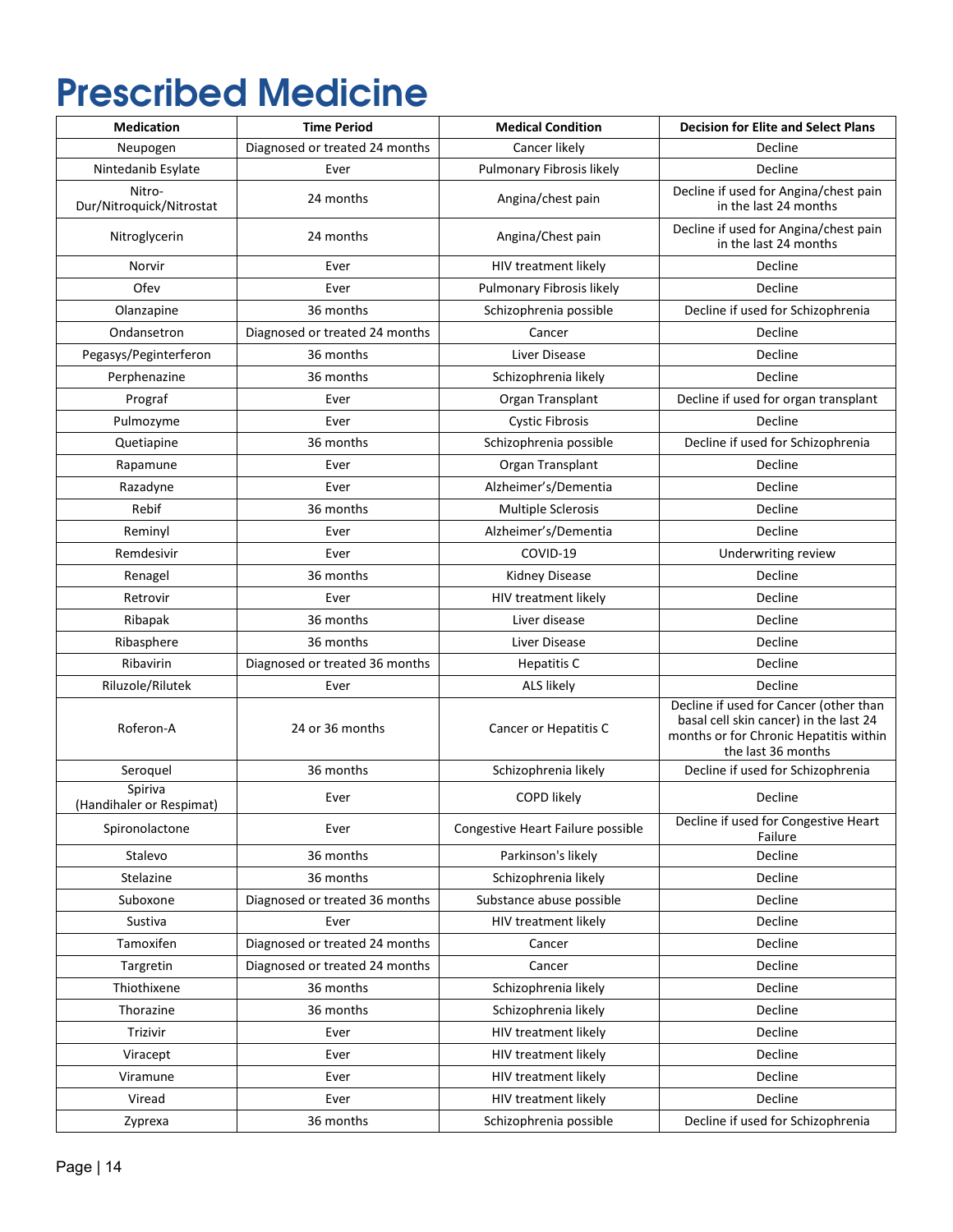### <span id="page-18-0"></span>**Premium Calculation**

### **Premium Calculation Example**

Female, Age 42, Non-Tobacco, \$10,000 Classic Elite Full Benefit

#### *Base Premium Calculation*

| Annual Premium per Thousand   | \$21.29             |
|-------------------------------|---------------------|
| Times number of thousands     | -10<br>$\mathsf{x}$ |
|                               | \$212.90            |
| <b>Plus Annual Policy Fee</b> | $+40.23$            |
| <b>Annual Base Premium</b>    | \$253.13            |

*To calculate a mode other than annual, apply the modal factor:*

| Total Annual Premium           | \$253.13 |
|--------------------------------|----------|
| Times Monthly EFT Modal Factor | x .087   |
| Monthly EFT Base Premium       | \$22.02  |

#### *Rider Premium Calculation*

| <b>ADB Premium per Thousand</b>       | \$1.25  |
|---------------------------------------|---------|
| Times number of thousands             | $x$ 10  |
| <b>Annual ADB Rider Premium</b>       | \$12.50 |
| <b>Times Monthly EFT Modal Factor</b> | x.087   |
| Monthly EFT ADB Rider Premium         | \$1.09  |

#### *Total Premium*

| Monthly EFT Base Premium       | \$22.02 |
|--------------------------------|---------|
| Plus Monthly ADB Rider Premium | + 1.09  |
| Total Monthly Premium          | \$23.11 |

When doing manual calculations, round each calculation to the nearest cent. For easier calculations, go to [www.cfglife.com](http://www.cfglife.com/) / Producers / Resources / Calculators and Quotes / Final Expense Calculators to download the appropriate calculator for your device.

*Annual Policy Fee:* \$40.23 *Modal Factors:* Monthly EFT .087; Quarterly .265; Semi-Annual .52 Monthly Direct Bill not available.

The above is an example only.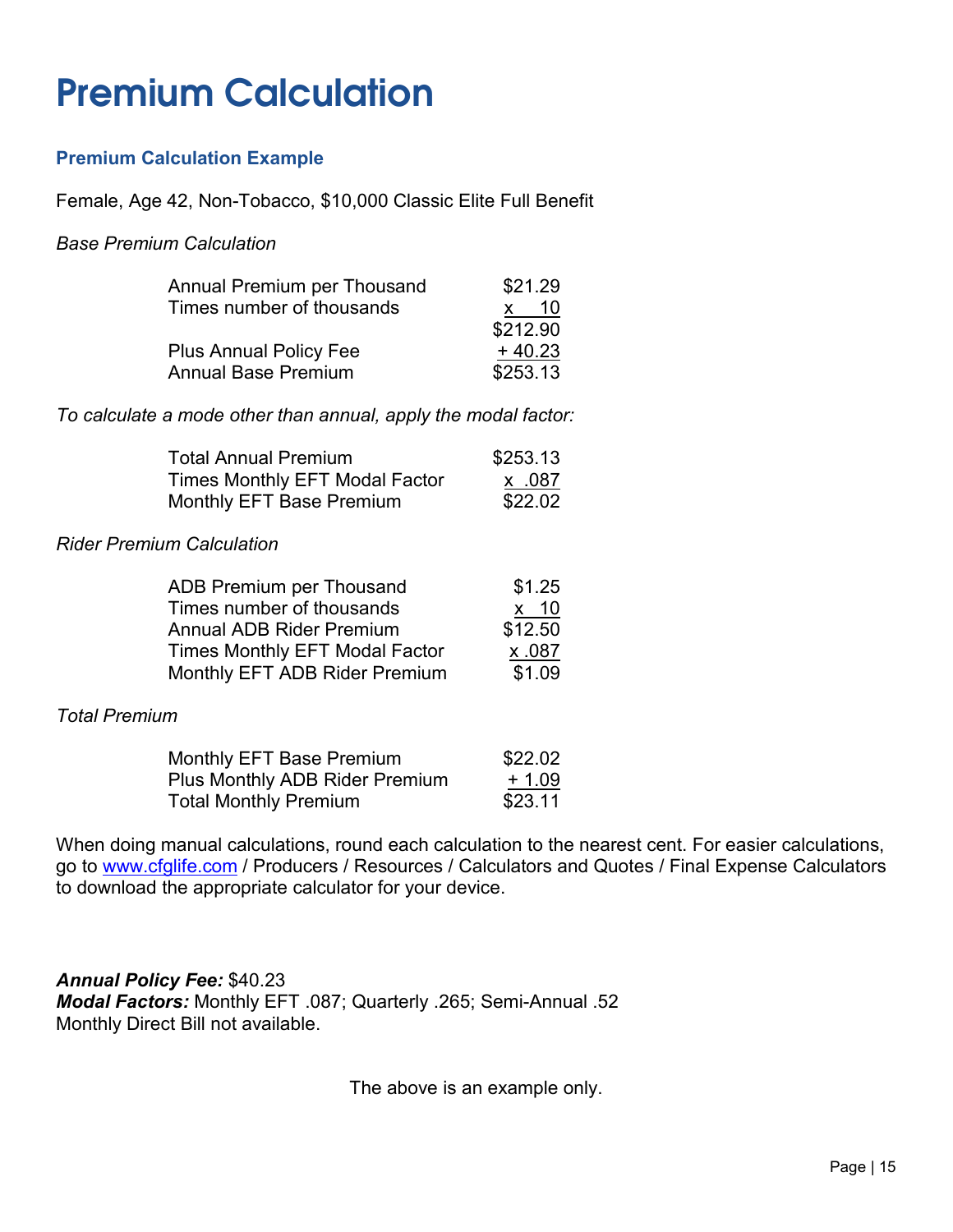<span id="page-19-0"></span>Be sure to use the appropriate application and any other required forms for the Proposed Insured's primary state of residence. If the application state differs from the state where the application is taken, you must be licensed in both states.

Applications may be completed on paper or electronically. Use of eApp saves time, helps eliminate errors, provides underwriting guidance, ensures that any required forms are completed, and reduces amendments. For information on using eApp, please refer to Form No. 5365CFG.

### **1. PROPOSED INSURED**

Be sure to include the Proposed Insured's Social Security number, phone number, and height/weight.

- If backdating or if the initial premium will be drafted at a future date, calculate the age as of the requested effective date or draft date, not the application date.
- If the Proposed Insured is age 18-35, include a Driver's License Number and state. If they do not have a license, indicate the reason under Special Requests/Remarks.

#### **2. BENEFICIARY**

Be sure to include the Beneficiary's relationship to the Proposed Insured. If the Proposed Insured is the Owner, he or she may name the beneficiary of their choice. If the Owner is other than the Proposed Insured, the beneficiary must have an insurable interest. A funeral home may not be named as beneficiary.

### **3. POLICY DELIVERY OPTIONS**

Check the appropriate box to indicate whether the policy will be mailed to you or to the Policyowner. If neither box is checked, the policy will be mailed to the Policyowner. If the policy will be mailed to you for delivery to the Policyowner, you must personally deliver the policy. A policy delivery receipt is required in CA, LA, VT and WY. You must return a signed copy of the receipt to the Company and retain a copy for your records.

#### **OWNER**

Complete this section if the Proposed Insured will not be the owner. Be sure to include the Owner's relationship to the Proposed Insured. The Owner must have an insurable interest in the life of the Proposed Insured. The insurable interest requirement is satisfied if the individual is an immediate family member or would suffer an economic loss by the death of the Proposed Insured.

### **SECONDARY ADDRESSEE / THIRD PARTY DESIGNEE**

If designating an individual to receive notifications regarding the policy, include full name and address of designee.

### **4. POLICY INFORMATION**

- Check the first box if the Proposed Insured is willing to accept any plan for which they qualify. This will help avoid the need for a signed amendment if the policy is issued other than as applied for. Check the second box if the face amount should be adjusted to match the premium.
- Refer to the height/weight chart, answers to the health questions and underwriting quidelines to determine the plan of insurance to apply for. For additional guidance, download the Final Expense Risk Qualifier from [www.cfglife.com/final-expense-software-and-calculators](http://www.cfglife.com/final-expense-software-and-calculators)
- Enter the amount of premium collected. Enter "0" if initial premium will be drafted.
- Enter the amount of the base premium before adding any applicable rider premium. If backdating or if the initial premium will be drafted at a future date, be sure to calculate premium based on Proposed Insured's age as of the effective date of the policy.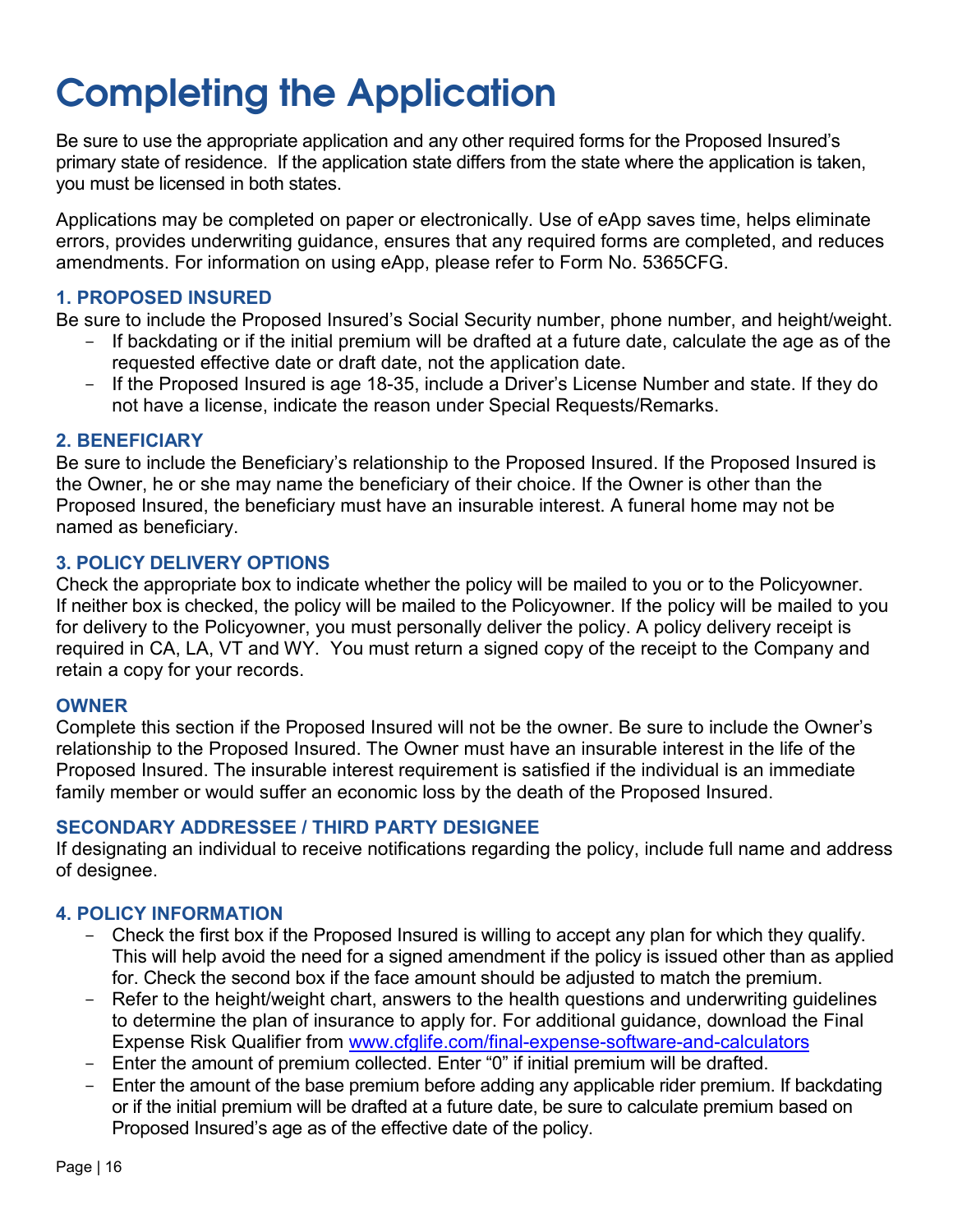### **RIDERS**

Enter any applicable rider premium amounts.

- − If applying for the Accelerated Death Benefit Rider, submit Disclosure Form 6180-CL (or state variation) in states where required.
- If applying for the Children's Term Rider, complete the Supplemental Application for Children's Term Insurance Rider.

### **5. HEALTH HISTORY**

- − Answer "Yes" to the second question under Tobacco Use if the Proposed Insured has smoked marijuana in the past 12 months.
- − If any question in Part 1 is answered "yes," discontinue writing the application.
- − If one question in Part 2 is answered "yes," the Proposed Insured will be considered for the Classic Advantage Graded Benefit plan. If two questions in Part 2 are answered "yes," discontinue writing the application.
- − If any question in Part 3 is answered "yes," the Proposed Insured will be considered for the Classic Select plan. If two or more questions in Part 3 are answered "yes," the Proposed Insured will be considered for the Classic Advantage Graded Benefit plan.
- − If all questions in all sections are answered "no," the Proposed Insured will be considered for the Classic Elite Full Benefit plan.
- − If the Proposed Insured is age 60 or older, include the month/year of last doctor visit and the name and city/state of the physician or medical facility.
	- If the Proposed Insured is age 60-70 and has not seen a doctor within the past five years, they will be considered for the Classic Select Full Benefit plan.
	- If the Proposed Insured is age 71 or older and has not seen a doctor within the past three years, they will be ineligible for any plan.
- − If the Proposed Insured is age 71 or older and does not have a prescription history, he or she will not be eligible for the Classic Elite plan.

### **6. REPLACEMENT**

Answer both replacement questions on the application.

- If the application is signed in a state that has adopted the NAIC Model Replacement **Regulation** and the Applicant has existing life insurance or annuities, complete the appropriate replacement notice for your state, even if a replacement is not occurring. The notice must be read aloud to the Applicant, unless they decline to have it read aloud.
- − **If the application is signed in Oregon or in a state that has not adopted the Model Regulation,** complete the appropriate replacement notice if a replacement is occurring.
- − **If the application is signed in New York,** please refer to the New York Regulation 60 Instructional Kit, Form No. 2570NY.

*Be sure to keep current on your state's replacement regulations. A replacement should be recommended only when it is in the best interest of the Applicant. Columbian does not condone unwarranted or unsuitable replacements. Any time that you complete a replacement notice, you must submit a copy with the application and leave a copy with the Applicant, as well as copies of all sales materials used in the presentation.*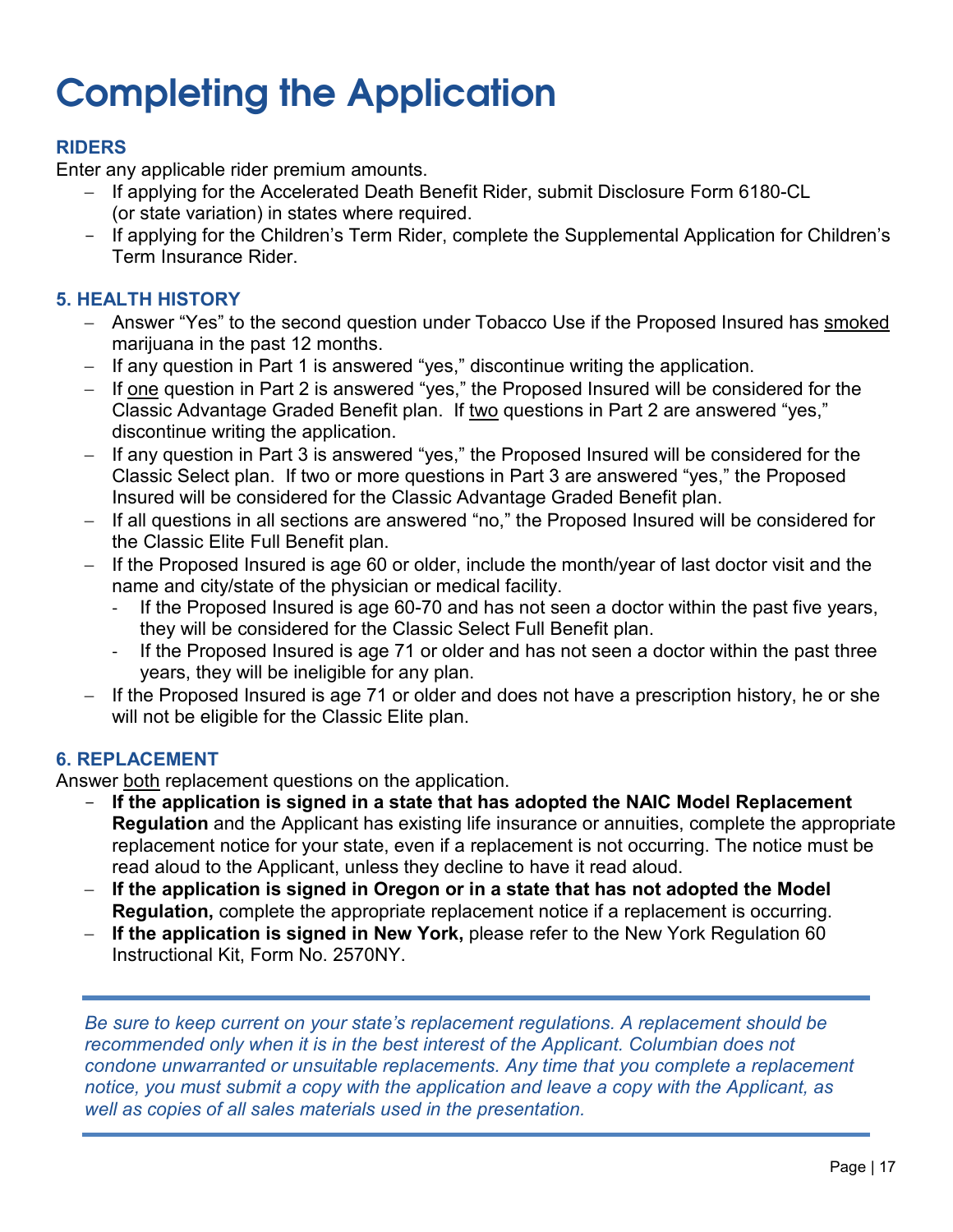### **7. SPECIAL REQUESTS / REMARKS / CONTINGENT OWNER DESIGNATION / ADDITIONAL BENEFICIARY INFORMATION**

Use this space to add any details regarding the application.

#### **9. AUTHORIZATION & ACKNOWLEDGEMENT**

**The Proposed Insured must sign the application. A Power of Attorney signature will not be accepted.** If the Owner will be other than the Insured, the Owner must sign as well. Signatures are to be witnessed by the Agent. If the signature was not witnessed by the Agent, the reason must be noted under "Special Requests/Remarks."

If an Applicant is unable to write his or her signature, they may make an "X" mark on the signature line. The Agent must then write the name beside the mark, showing the first name to the left of the mark and the last name to the right of the mark. The Agent should also write the word "His" or "Her" above the mark and the word "Mark" below the mark. Indicate the reason the Proposed Insured has signed with an "X" in the "Special Requests / Remarks" section.



*Note:* The application must be received by the Company within 30 days of signature.

### **10. REPORT OF LICENSED AGENT**

Answer both replacement questions and the question regarding any relationship to the Proposed Insured or Owner.

### **PAYMENT INFORMATION & AUTHORIZATION**

Indicate the party who will be paying ongoing premiums. Complete the Other Payor section if the premium payor is other than the Proposed Insured or Owner.

### **REQUESTED EFFECTIVE DATE**

The effective date of the policy will be the application date except in the following situations:

- If the application date is the 29<sup>th</sup>, 30<sup>th</sup> or 31<sup>st</sup> of the month, the effective date will be the 1<sup>st</sup> of the following month. If this would cause a change in age, the effective date will be the  $28<sup>th</sup>$  of the month in which the application was signed. The start date for drafts will be adjusted accordingly.
- − If backdating, enter the requested effective date. Backdating up to 6 months to save age is allowed. The initial premium must include back premiums to the requested effective date.
- − If the initial premium will be drafted at a future date, the effective date will be the date the premium is drafted. The first draft must be within 35 days of the application date.

#### **INITIAL PREMIUM**

Enter the amount of the initial premium and check the appropriate box for whether the premium will be drafted at a future date (Draft 1<sup>st</sup> Premium), drafted upon receipt of the application or submitted with the application. For Draft 1<sup>st</sup> Premium, enter the draft date in the Subsequent Premiums section.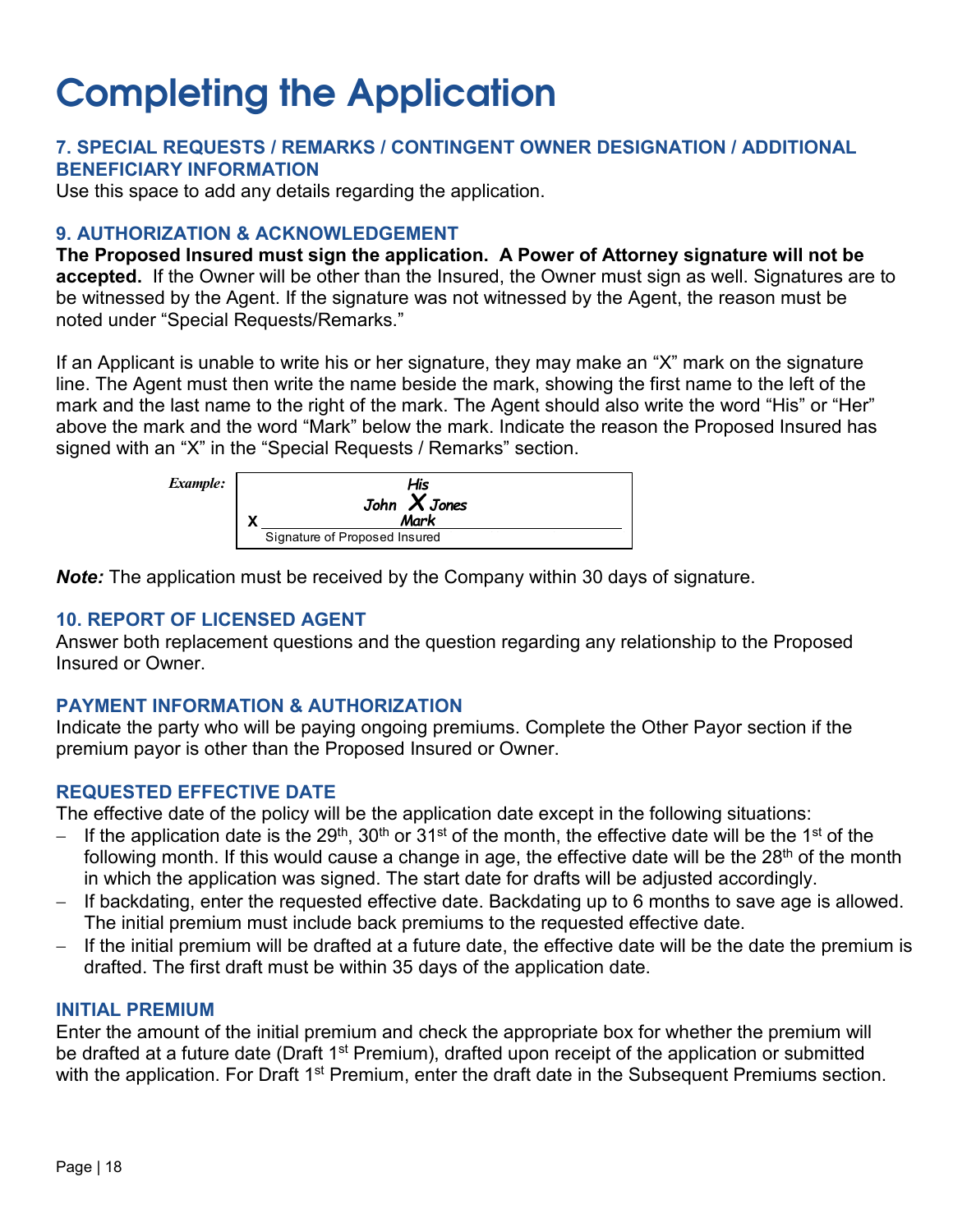### **SUBSEQUENT PREMIUM PAYMENTS**

Indicate whether ongoing premiums will be direct billed or paid by Electronic Funds Transfer. Please note that direct bill is not available for monthly payments. For Electronic Funds Transfer, enter the date drafts are to begin.

#### **BANK ACCOUNT AUTHORIZATION**

Complete this section and have the bank account holder sign if the initial premium or ongoing premiums will be drafted. Include a voided check or deposit slip for the account to be drafted.

#### **SOCIAL SECURITY BENEFIT AUTHORIZATION**

Checking this box will allow the draft date to be adjusted to match the Social Security benefit calendar.

#### **CONDITIONAL RECEIPT**

Complete this section *only if premium is submitted with the application or will be drafted immediately upon receipt of the application*. Do not complete the receipt if requesting Draft First Premium.

*See Form No. 5309CFG for base application sample. See Form No. 5361CFG for Supplemental Application for Children's Term Insurance Rider sample.*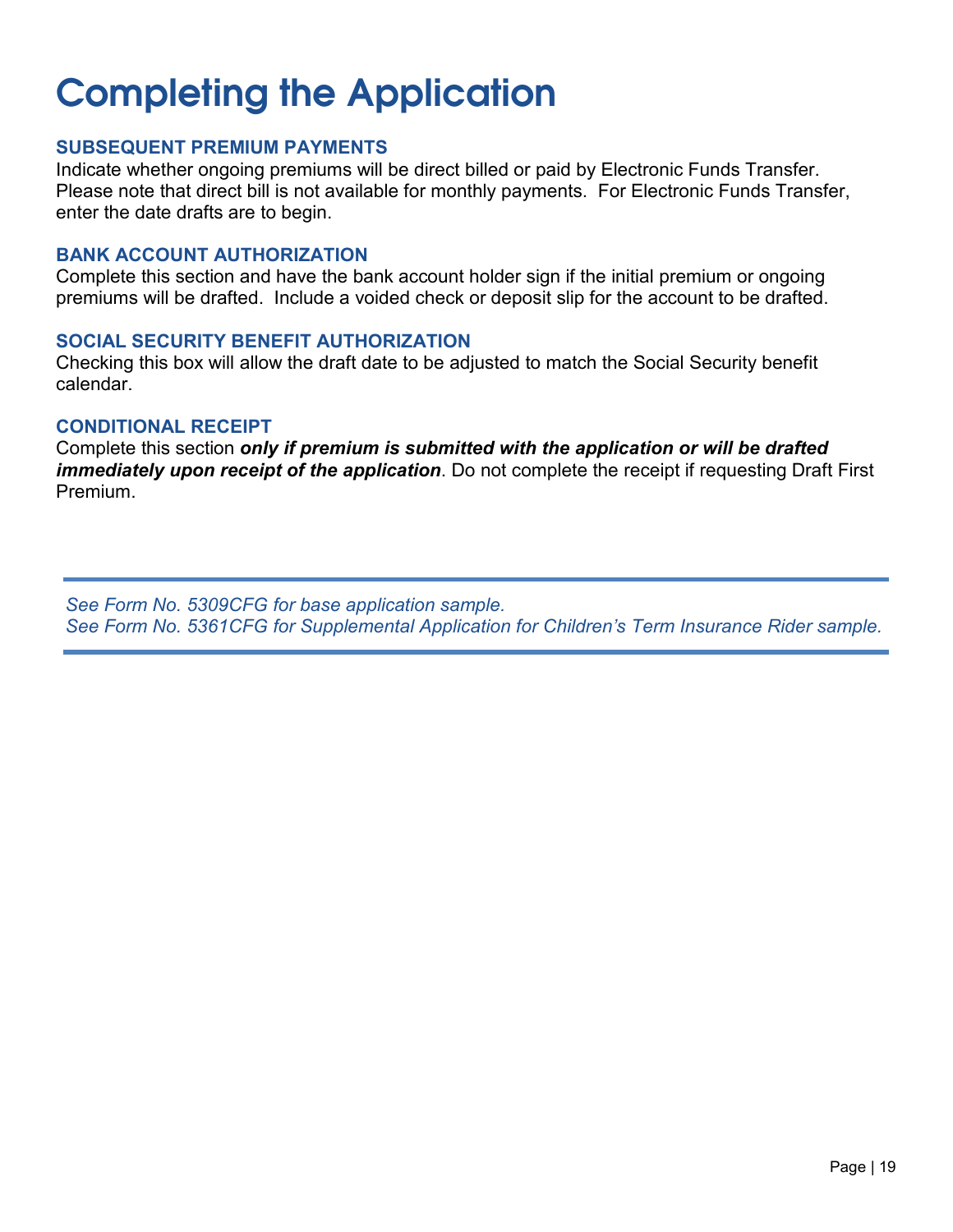### <span id="page-23-0"></span>**Application Faxing**

Applications may be faxed **toll-free** for speedy processing:

Fax to (877) 261-3266 for **Columbian Life** Final Expense only Fax to (888) 224-7759 for **Columbian Mutual** (New York) Final Expense only

Please use the correct fax number for the company the business is processed through. Using the incorrect fax line for applications or other requests may result in a delay of that request being processed.

If we have your current email address, you will receive an email notification when your application has been imaged into our system and is queued for processing. At the point that the email is sent, the application has been placed in line for processing, but has not yet been coded or reviewed by New Business/Underwriting. Please refrain from calling for updates, as it will only slow the processing of all applications. Faxing applications will help get your policies issued as quickly as possible, but please allow 48 hours before calling Customer Service with inquiries or looking for the pending policy in your online Application History at www.cfglife.com. If we are not able to process an application, we will contact you by email or phone.

### **Important Tips**

- To ensure legibility, please complete applications using bold ink.
- Please copy the back of each page of the application before faxing so that you can fax all pages in the proper order (if you are using an application printed from our web site, it will not be necessary to copy the pages before faxing).
- Include Application Fax Cover Sheet (Form No. 2382-U for NY; Form No. 3969CL-U for all other states) with each application. If you fax more than one application at a time, please use a cover sheet for each one.
- If paying initial premium from a checking or savings account, complete the Payment Information & Authorization section of the application and include a voided check or deposit slip.
- If faxing a check, include a Faxed Check Authorization Form No. 5079CFG-U.
- Applications with money orders or cashier's checks **cannot** be accepted by fax. Mail the original application with the money order or cashier's check to the Binghamton Office. Agency checks will not be accepted.
- Be sure to include all additional required forms, such as Replacement Forms or Disclosure Statements.
- After faxing, check your fax transmittal sheet to be sure that the correct number of pages transmitted successfully.
- *DO NOT* **mail the original application or check after faxing.** Mailing the items in addition to faxing could result in the policy payor's account being debited twice and the policy being coded as incomplete, which will affect your persistency. You should retain the original application and check in your files for at least six months.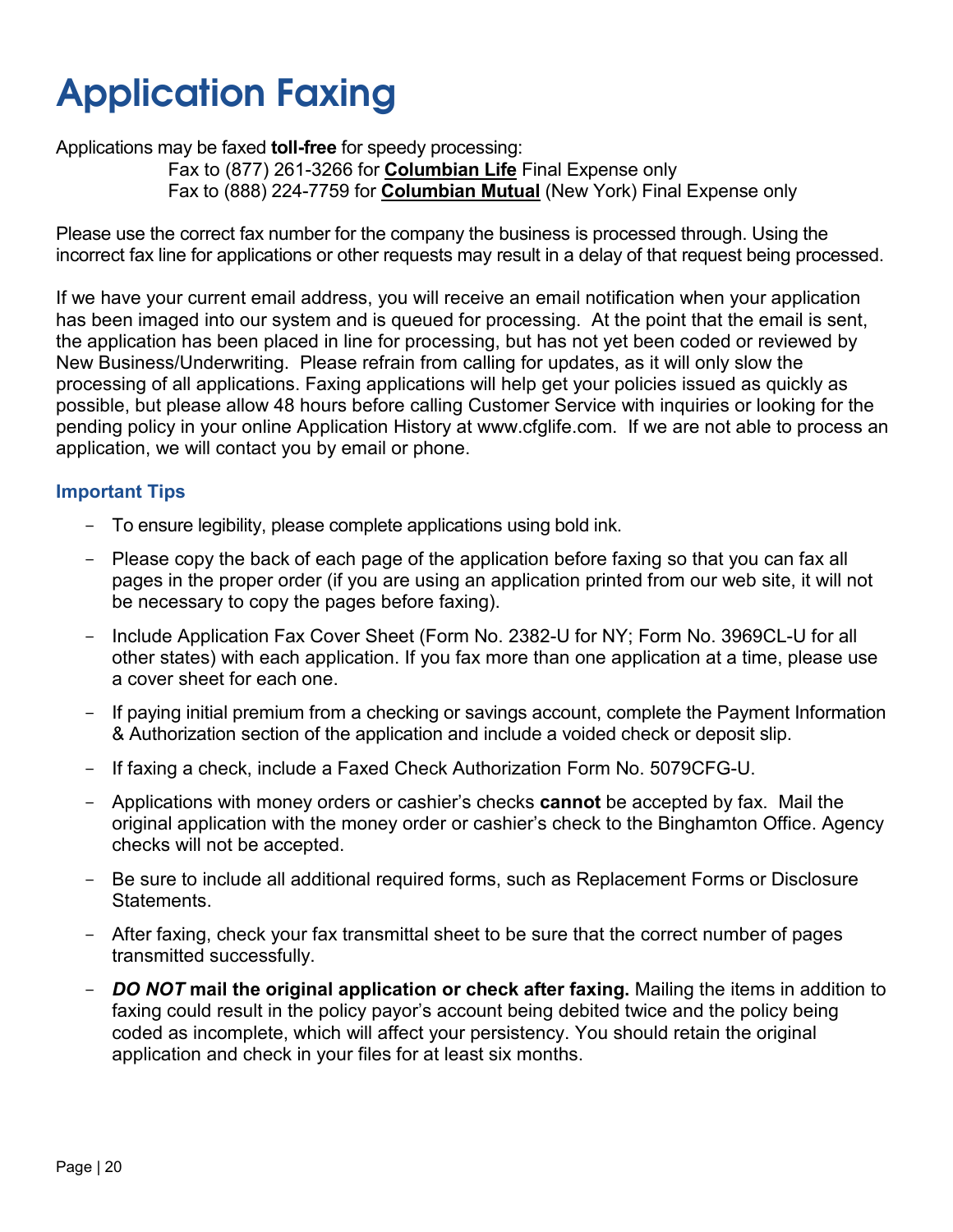### <span id="page-24-0"></span>**Secure Document Upload**

Applications, customer service forms and EFT Authorization Forms may be uploaded securely from your phone, tablet or computer through the Partners Website.

- Use a scanner or camera to create PDF, JPG, TIFF or PNG files.
- If using a camera, use portrait orientation and capture the full page, including the form number.
- Log in to the Partners Website.
- Select Resources / Document Upload
- Select New Business, Customer Service or Premium Administration from the "Send To" drop down menu.
- Click or tap "Choose Files"
- Select up to 10 files to transmit. Do not combine multiple insureds or policies in one transmission.
- Click or tap the Upload button.

The documents will be processed at the office the same way they would if they had been faxed. Once the documents are processed, you will receive automated email notifications in the usual manner.

To see your upload history, go to Resources / Upload History on your Partners home page.

- A summary of your upload will be available for 90 days.
- Document images will be available for 14 days after upload.

For more information on Secure Upload, please see Form No. 5403CFG.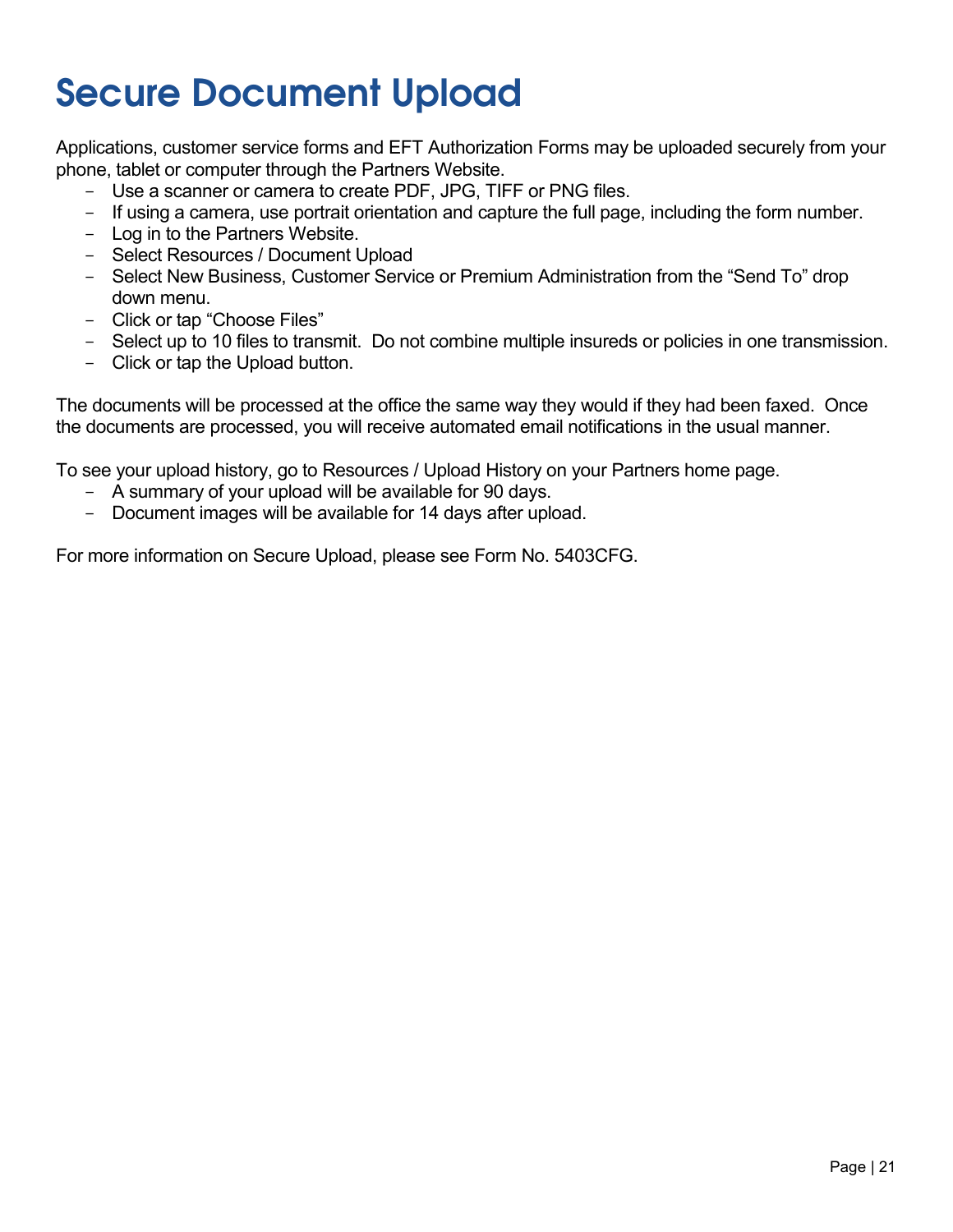### <span id="page-25-0"></span>**Conservation**

### **Lapses**

The Company will notify you by email if an EFT premium is returned unpaid so that you can contact the Policyowner and try to prevent the policy from lapsing.

If it appears that a policy is in danger of lapsing, the Company will mail a notice to the Policyowner and email the Agent.

- − 15 days after the policy is past due, the Company will send a *Reminder Notice* to both the Policyowner and the Agent.
- − 30 days after the policy is past due, the Company will send a *Delinquent Notice* to the Policyowner and an email to the Agent.
- − 40 45 days after the policy is past due, the Company will send a *Lapse Notice* to both the Policyowner and the Agent, the policy will be removed from the system and any unearned commissions will be charged back. If the agent collects the back premium before the policy is removed from the system, or within 10 calendar days after the date of the Lapse Notice, the policy can be reactivated without a reinstatement application being required.

It is always best to attempt to conserve a policy *before* it lapses. Although a lapsed policy might be reinstated:

- Reinstatement applications are subject to new underwriting. If there has been a change in the health of the Insured, they may no longer be insurable.
- If the policy is reinstated by redating, premiums could increase if there has been a change in age.
- Any time a policy is reinstated, the contestable period begins anew.

Make every attempt to contact the Policyowner to determine the cause of the problem before the policy lapses. It could be something as simple as the policy payor changing banks and neglecting to inform the Company. If the payor is experiencing a temporary economic setback, look for a solution that will help them keep the policy in force, such as a policy loan or a reduced face amount.

#### **Cancellations**

Cancellation requests must be made in writing to the Company. The Company will notify you by email of any cancellation request 21 days prior to processing in order to allow you time to try to conserve the policy.

### **Returned Bank Drafts & Checks**

If the Company is unable to collect premium due to insufficient funds or a closed or frozen account, the premiums and commissions are reversed. We will immediately mail a letter to the Policyowner and email the writing Agent, advising them of the situation. The Agent will have 10 business days from the date the letter is mailed to contact the Owner and collect the premium due.

- If the returned item was for an initial premium and the funds remain unavailable, the policy is classified as Not Taken (NTO) and all commissions are charged back.
- − If the returned item was not for an initial premium, the premium must be remitted within the 31-day grace period, or the policy will lapse. Any unearned portion of commissions paid will be charged back.
- − If the policy is on EFT and the new account is with a new bank or from a different person's account, a new 1552CFG EFT Authorization Form and voided check or deposit slip are required.
- − If the policy is on EFT and the new account is with the same bank and belongs to the same person, only a voided check or deposit slip is required.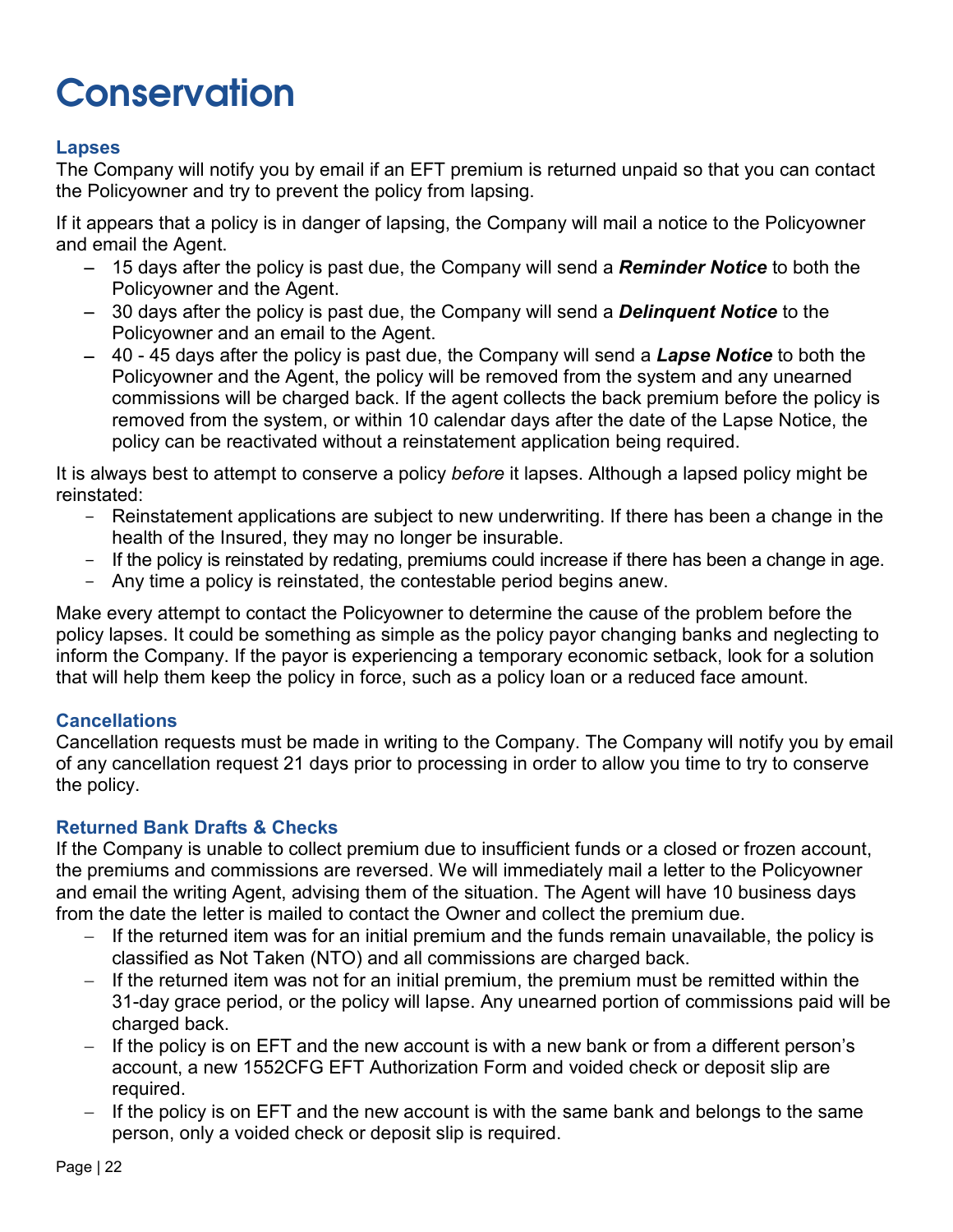### <span id="page-26-0"></span>**Reinstatement Guidelines**

**Normal Reinstatement** - All premiums in default must be paid. The policy date and issue age do not change, but the contestable period begins anew from the date of the Reinstatement Application.

**Reinstatement by Redate** - A lapsed policy may be reinstated without payment of back premiums.

- − Reinstatement by redate is allowed only within one year of original issue.
- − The request for reinstatement must be received within 12 months of the lapse date.
- − A policy can be reinstated by redating only once during its lifetime.
- − The policy cannot have cash surrender value.
- − Current reinstatement forms must be used. The reinstatement application must be signed by the policyowner and all insureds, except children under 14 ½ (must be signed by parent/guardian).
- − The original policy must be returned.
- One modal premium must be submitted with the reinstatement application.
- − If a change in age has occurred since the original policy date, premiums after the reinstatement will increase. Commissions will be adjusted accordingly.
- − Reinstatement underwriting is based on the answers in the reinstatement application.
- − The contestable period will begin anew as of the date the reinstatement is approved by Underwriting.
- No new production credits will be generated by reinstating a policy.
- − First-year commissions will be payable on premiums received for the balance of the first 12 months of the policy. First-year commissions will not be paid for more than a total of 12 months.
- − "Active" redates are not allowed. An active redate is when an agent or policyowner contacts the Company before a policy has lapsed and requests that a policy's paid-to date or effective date be advanced without payment of the required premiums.

Before meeting with the Policyowner, contact Customer Service to determine which method should be used, and the amount of premium required. When completing the Reinstatement Application:

- − Use the appropriate Reinstatement Application for the Insured's **current** state of residence.
- − Ask all health questions on the application.
- − *If premiums are paid by bank draft,* verify current bank information, have the payor sign the Bank Account Authorization, and submit a voided check. *If premiums are not paid by bank draft,* collect the amount needed to reinstate the policy and complete the Reinstatement Deposit Receipt.
- − If reinstating by redate, write "Reinstatement by Redate" in the Remarks section.
- The Reinstatement Application must be signed by the Insured. If the Policyowner is different than the Insured, the Policyowner must also sign.
- − Leave the "Information Practices" page with the Owner.
- − Allow sufficient time for the reinstatement to be approved in order to draft premium for the current month; otherwise, collect for the month in which the reinstatement is submitted.

A prescription drug database check and MIB check will be conducted to verify medical information after the Reinstatement Application has been received by the Company. If warranted, additional information may be requested.

The Policyowner will be notified of the underwriting decision, with a copy to the Agent. If the application is declined, any premium collected will be refunded immediately. If the application is approved, the premium will be applied to the policy. If the policy was reinstated by redating, a new policy will be mailed to the Policyowner.